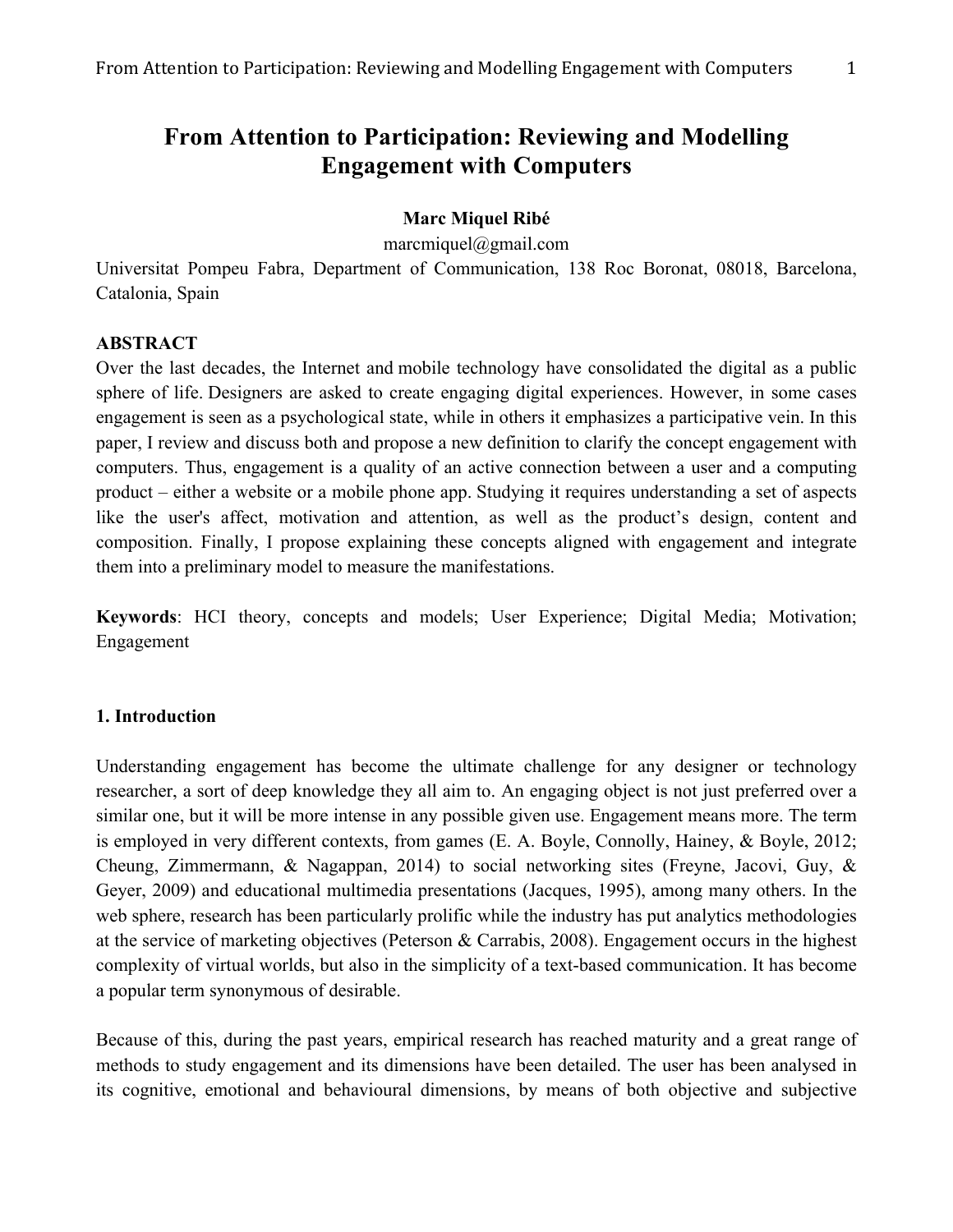measures (Lalmas, O'Brien, & Yom-Tov, 2014). Likewise, the study of scenarios like multitasking (Lehmann, Lalmas, Dupret, & Baeza-Yates, 2013) or the use of multiple portable devices (Giang, Hoekstra-Atwood, & Donmez, 2014) have provided valuable insights on how people relate with technology. However, despite its soundness, empirical research has appeared dispersed and unable find a common ground for the studies. Paradoxically, although engagement gained momentum in empirical research, it remained vague at a conceptual level.

In fact, the broad use of the concept is at risk of overlapping with previous terms from the Human-Computer Interaction field. For instance, positive psychology Flow theory explains a mental state of a long and sustained use of an object with a focused attention, which is sometimes equated with engagement, but this is not necessarily the only way of engaging with objects. A more narrativeexplorative use of the term engagement is explained by Activity Theory (Marsh & Nardi, 2014). Furthermore, in the past years, engagement has been used in Social Media websites such as online news to imply participation (Ksiazek, Peer, & Lessard, 2014; Liikkanen & Salovaara, 2015).

This participatory type of engagement has a long tradition in the field of Social Sciences, where civic engagement refers to the objective of involving citizens into participating in public affairs, or employee engagement focuses on worker performance. Even though with the emergence of Social Media this participatory type of engagement has become very popular, there is no model which explains how it occurs. The current framework for engagement with everyday websites is useful in order to explore the user experience (O'Brien & Toms, 2008), but does not include any concept dedicated to the intensity of interaction, namely the user's participation.

In this paper, I pursue the objective of defining engagement with computers and creating a preliminary conceptual model to encompass both attention and participation, based on the current, which I believe it can also be helpful to researchers, designers and users in reaching a common understanding. To study engagement, I propose and explain several essential aspects of the object (composition, design, logics and content) and of the user (emotion, motivation, understanding and attention). The main contribution of this paper is a theoretical discussion leading to a preliminary model, which ultimately bridges theoretical concepts with current empirical research. In general, I see this as one more step towards a better understanding of how people engage with technology. This paper is organized as follows:

In Section 1.1, I review the main definitions and background of the different uses of the concept 'engagement' in Social Sciences and Human-Computer Interaction. Then, in Section 2, I propose a definition of engagement of computers and a discussion of each of the aspects which influence it. I integrate such aspects into the model. Finally, in Section 3 I conclude with a discussion.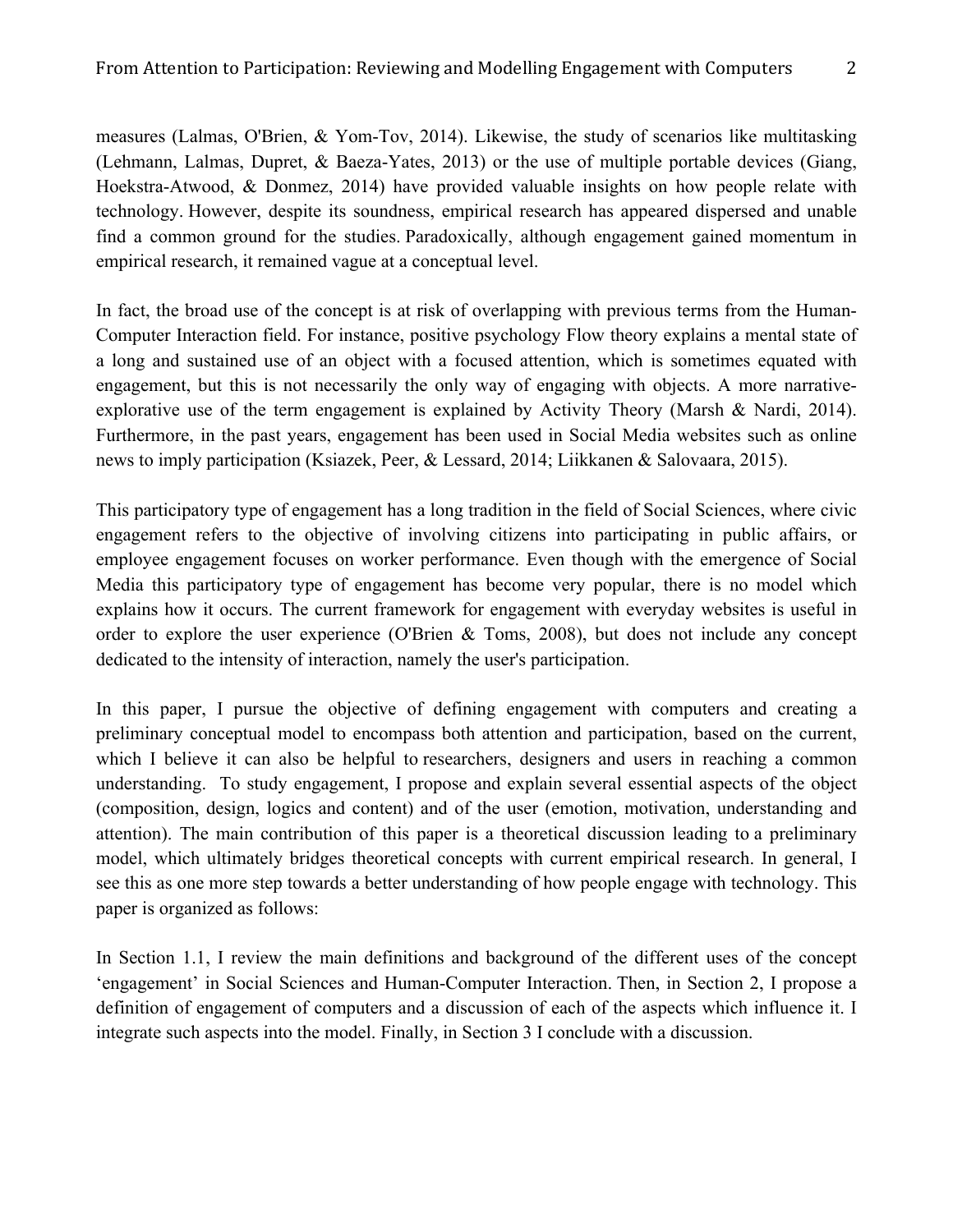# **1.1 Previous definitions and applications**

In this section, I review the definitions and applications of engagement to better understand how the concept has been used and what challenges it may involve.

By definition, to *engage in* is "to attract and hold fast", while *to be engaged* stands for, among other possible meanings, "occupying the attention of someone", either with an activity or with a commitment<sup>1</sup>. From these multiple meanings, two separate streams of research on engagement arise, with a growing cross-fertilization between them: one in the interdisciplinary field of Human-Computer Interaction (HCI) which usually approaches engagement focusing on the psychological aspects of a person performing an activity with technology; the other in the broad field of Social Sciences, which remarks the person's commitment and social actions such as participation.

# **1.1.1 Human-Computer Interaction tradition**

The concept engagement was first employed at the beginning of the 1990s to characterize the user's psychological state while interacting with all kinds of technological interfaces. Therefore, it covered meanings similar to being attentive and absorbed while enjoying technology. First, Laurel (1991) studied software interfaces and referred to engagement as the feeling of being in direct manipulation with a physical object. Laurel (1991) considered that when a system is working properly, the user entails "sustained belief" that it will respond as if it is alive, even bringing "playfulness". Further on, in the context of educative technology, Jacques et al. (1995) referred to engagement as the effect of a system which ultimately attracts the user's attention by arousing his emotions. For Webster and Ahuja (2006), engagement with a website was similar to a flow state of mind in which the user enjoys a very focused attention, and its satisfaction could trigger a future intention to return to the website. Engagement was considered mainly an emotional or attentional component, but with a sense of amusement.

As technology evolved and computing products were designed for many more objectives, the term engagement incorporated "user" next to it. For instance, in video games, user engagement was considered a prior phase to immersion and presence (Brown & Cairns, 2004), two states in which the player abandons himself in a virtual world and identifies himself with the character. Still in video games, it was correlated with entertainment and it was very influenced by usability (E. A. Boyle et al., 2012; C. M. Karat, Karat, Vergo, & Pinhanez, 2002). Later, van Vugt et al. (2007) analysed engagement with virtual reality by measuring it as a concept between involvement and distance. In other distant fields like the creation and use of information systems, user engagement also comprised a sense of involvement (Hwang & Thorn, 1998; Kappelman & McLean, 1992). All in all, the term comprised different psychological attributes depending on the context and application, and it

 

<sup>1</sup> http://www.dictionary.com/browse/engage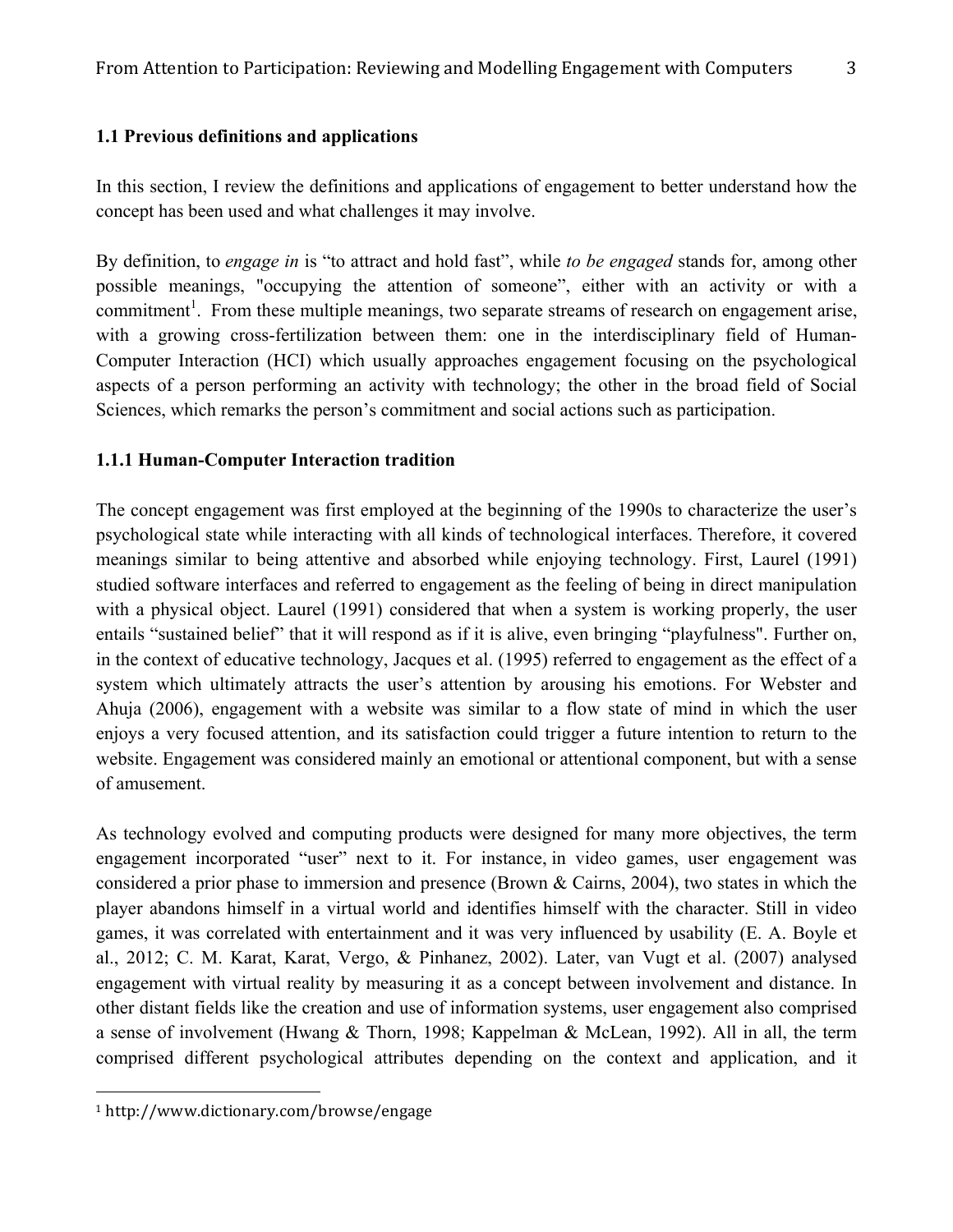One of the overlapping concepts is the term user experience (UX), which appeared several years after engagement, to cover the emotional and exciting side of technology. The advantage of UX over previous concepts is that it allowed introducing a discourse which was not centred on efficiency (like usability). By taking into account the user psychological state, and also by emphasizing positive emotional outcomes such as joy, fun and pride (Hassenzahl & Tractinsky, 2006), UX found its place and dominated the field in the development of services, products and computers – both in the academia and especially in the web industry. The original sense of playfulness initially explained by engagement was then better covered and generally assumed to belong to UX. It became the popular term and the general catch-all term to refer to user needs, feelings, thoughts, expectations in order to improve the design process (Hassenzahl & Tractinsky, 2006).

Engagement needed to be redefined in order to avoid repeating the same UX debates in a parallel research line. A possible solution was given by O'Brien and Toms (2008) whose strategy was to define user engagement as "a quality of the user experience" (p. 949). By embedding engagement into the newer, more popular and studied concept of UX, O'Brien and Toms (2008) would limit the concept to a range of positive experiences. The above-mentioned authors developed a framework for the web research where user engagement is characterized by "challenge, aesthetic and sensory appeal, feedback, novelty, interactivity, perceived control and time, awareness, motivation, interest, and affect". This extensive list of attributes was very common to the UX studies - e.g., aesthetic appeal (Lavie & Tractinsky, 2004) and emotion (Forlizzi & Battarbee, 2004) -, and it would explain engagement modelled as a process, with a "point of engagement", an "engagement period", a "disengagement moment" and maybe a "re-engagement".

Even though the use of attributes could explain how a time-based process develops, I consider it presents several problems. My critique to this perspective is three-fold:

- First of all, the framework has varied along the years and the authors included usability as secondary when applying the framework to news portal (O'Brien, 2011), while it disappeared in later versions to include trust (Lalmas et al., 2014). It is necessary to clarify which are the essential attributes to explain engagement and which attributes are instead secondary to better understand specific scenarios.

- Second, the UX perspective of engagement solely considers the user, thus the attributes are often rewritten from this point of view even though they do not emanate from it. Usability becomes 'perceived usability' and aesthetics 'aesthetic and sensory appeal'. This relegates the object in a passive secondary plan. Hence, certain aspects of the object like 'content' or 'meaning' cannot be incorporated in the framework.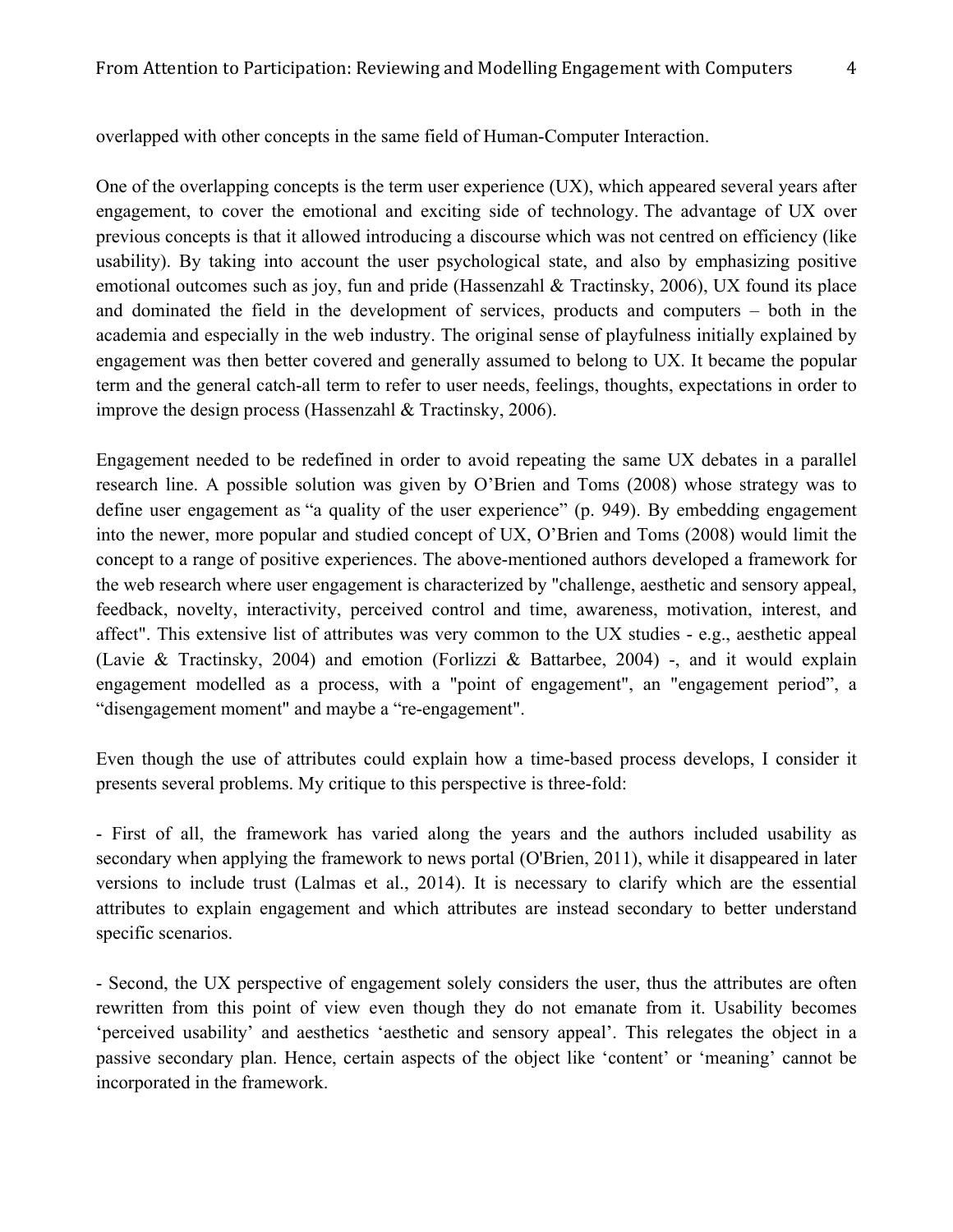- Third and most importantly, possibly due to the embedding of engagement into user experience, there is no attribute related to the external dimensions of engagement such as user behaviour (interaction, or participation). Nevertheless, empirical research based on this framework ends up measuring user behaviour by using metrics and data analysis techniques (Attfield, Kazai, & Lalmas, 2011; Lalmas et al., 2014). If the intensity of the user behaviour is considered engagement, then the relationship with its causing factors should be explored. In other words, for a more comprehensive model of engagement, a participatory type should be explained.

#### **1.1.2 Social sciences tradition**

When engagement is applied to Social Sciences, it emphasizes the participation and a sense of social relatedness. Examples are varied from all areas of public life. For instance, in civic or political engagement (Ball, 2005), engagement implies an orientation or predisposition towards action. To engage citizens means helping them become members of the political process through discussions and debates which influence them. Any kind of community engagement refers to the way an individual integrates into a group, whether if it is a public government, an education system or a research group (Ahmed & Palermo, 2010). Engagement is desirable in order to improve social dynamics, give value to the relationships and achieve their group goals.

In addition, by engagement is also meant an individual process where the individual progresses in a specific activity or environment. In the education field, it is connected to intensity of behaviour and emotional involvement during the task (Appleton, Christenson, Kim, & Reschly, 2006). In a work environment, employee engagement is seen in terms of the relationship with the organization, of the commitment with group values, and it is aimed at improving group performance (Reeves & Read, 2009). Likewise, sport engagement is more focused on the path of achieving autonomy and improving the quality of its practice (Alvarez, Balaguer, Castillo, & Duda, 2009).

All kind of groups and individuals are interested in having engaged people, whether these people assume their activity consciously or the purpose is not publicized and goes unnoticed. This is especially interesting for all the fields related to business. In marketing, brand engagement refers to the relationship of a customer with the image of a product or company, encompassing aspects from the regularity of use, involvement, or even recommendation to others (Arcas, 2014; McWilliams, 2013). Similarly, customer engagement discusses how users co-create value around a company, purchases and interactions (Brodie, Hollebeek, Juric, & Ilic, 2011).

Until recently, any activity would include the term engagement and associate it to participatory values, while technology use would refer to engagement as a matter of attention and emotion. However, the advent of Social Media and all the new technological and portable devices has led to a wide sense of the term engagement which overpasses frameworks and past definitions like the one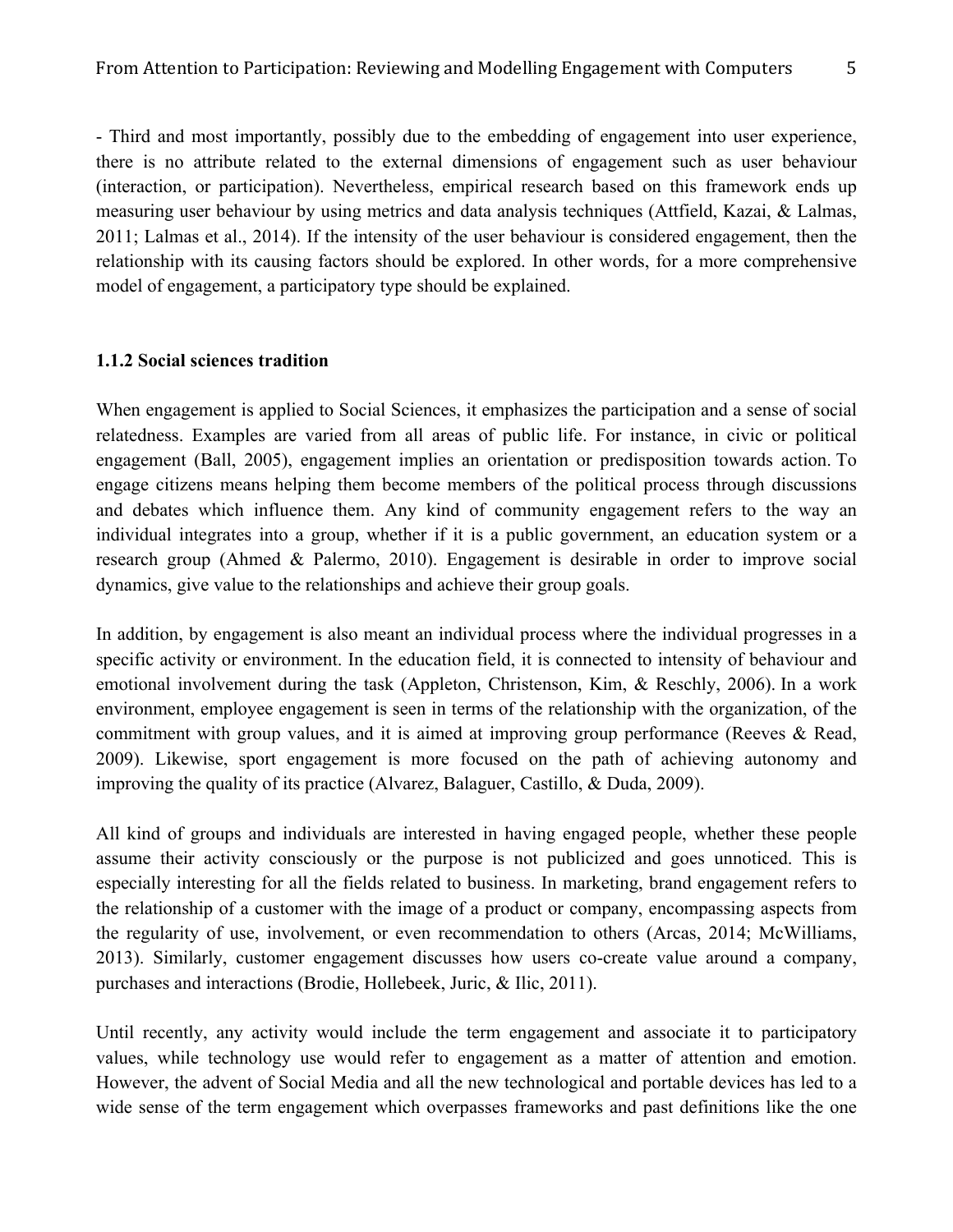from O'Brien and Toms (2008), which is narrowed to attributes from the cognitive and emotional dimensions of the user without including the behavioural dimension.

Especially in the web sphere, examples of new forms of engagement based on this social sense are abundant. For Peterson and Carrabis (2008), visitor engagement in websites implied reaching some objectives throughout the measurement of user behaviour with metrics (e.g. number of pages visited, loyalty or recency). In social networking sites, engagement is mainly considered and measured in terms of social interaction - i.e. number of votes, comments or shares - (Smith & Gallicano, 2015), while in content repositories like Wikipedia, the editor engagement is linked to the editing activity in articles and in policies (Halfaker, Geiger, Morgan, & Riedl, 2013a), as their success is totally dependent on it.

## **1.1.3 Summary and challenges**

In summary, research on engagement has been conducted both on individuals and on groups (in the latter case in organizations with collective goals) interacting with all kind of objects. Engagement happens 'to be everywhere' because it is implied in the sense of relating to something. When applied to the current technology, I remark the following shared conclusions about engagement from both Human-Computer Interaction and Social Sciences traditions:

- Engagement is an objective of the researcher or the designer, who all have an expectation set on the user to act in a particular way. Therefore, the measurement of metrics (Peterson  $\&$ Carrabis, 2008) confirm an object is properly designed for its goals.
- Engagement is multidimensional in the emotional, cognitive and behavioural aspects of the user (Attfield et al., 2011; Lalmas et al., 2014), and also takes into account the design aspects of the object such as usability.
- Engagement is considered positive with no clear absolute value. It has a positive sense which emphasizes the positive aspects between both object and user interactions (Lehmann, Lalmas, Yom-Tov, & Dupret, 2012).

As seen, the obstacles for obtaining a universal definition of engagement reside in the slightly different uses of the concept in non-related fields, in the technological advances and their socialization, in addition to the interferences from non-academic uses of the word. The most important challenge is that current models do not explain the participatory type of engagement. In order to conciliate this weakness, I attempt to provide a clear definition to study engagement. This will be the object of the next section.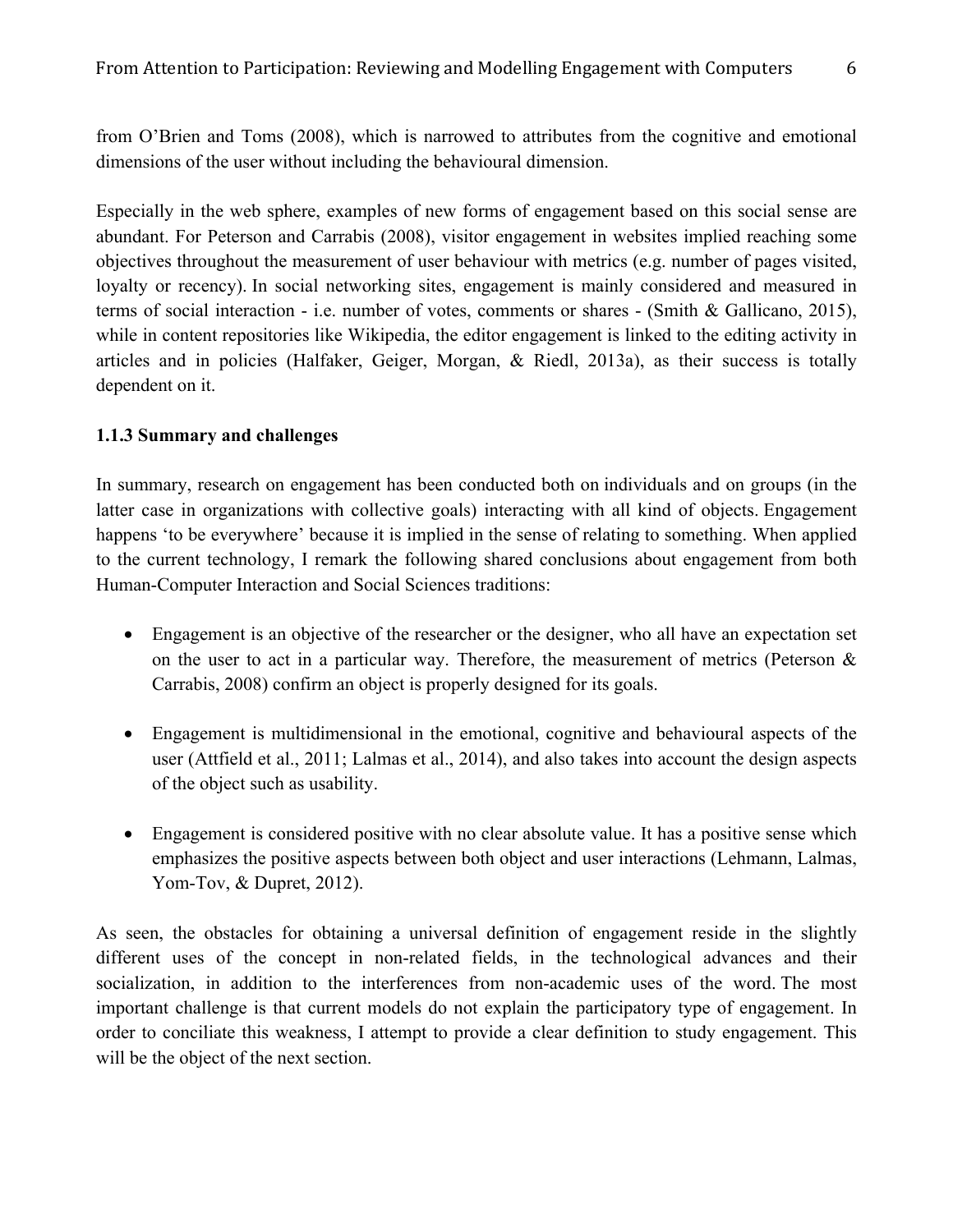## **2. Engagement with Computers**

In this section I propose a new definition for the concept engagement with computers and I discuss the aspects that influence it.

Consistently with the aforementioned conclusions from past section, I define engagement as *the quality which guarantees that the connection between a user and a computing product remains active.* In doing so, the concept of engagement becomes inclusive of the previous uses in both tradition Human-Computer Interaction and Social Sciences, and fits best with the available evidence from research. Engagement exists as long as the connection is alive.

The computing product - term used by {Fogg:2003et} to refer to objects from websites to apps necessitates the user's responses (the minimal response being attention). The user behaviour can be either the user passively absorbed or participating frenetically, but in both cases, it guarantees the connection remains active. This way, the user participation becomes one specific manifestation of the connection.

An engaging computing product or object is desirable or alluring, because it ensures the user's attention and it keeps the connection alive. Checking the e-mail, updating a profile in a social networking site or browsing the Internet in the search for a particular piece of information can imply connections at different levels of engagement intensity. Thus, the expressions of engagement are the outer manifestations of the connection, in other words, the interactions between the user and the computing product that keep the connection active. Engagement is a concept to understand such connection in its multiple configurations.

Each connection may manifest itself in a different way (longer or shorter duration, and more or less interaction). These manifestations are measurable and can be explained by studying each of the two parts of the connection. Hence, engagement needs to be holistic and embrace complexity, as all user and computing products aspects are interrelated and may influence one another. For a full understanding of the engagement quality, one has to consider both user and computing product aspects. These will be discussed in the following sections.

## **2.1 Study of the Connection**

**User, object and agency.** Drawing upon this definition, I view the connection between user and computing product as the unit of analysis, where user and computing product (or simply object) are equally important. This is in sharp contrast to the user-centred paradigm prevailing in Human-Computer Interaction, which considers computing products as passive tools. The first computing products designed for massive use had a practical goal. For instance, the spreadsheets allowed companies or families perform accountability calculations in an easier way. Later on, computers enabled the creation of objects simulating a place where users could engage in activities; this was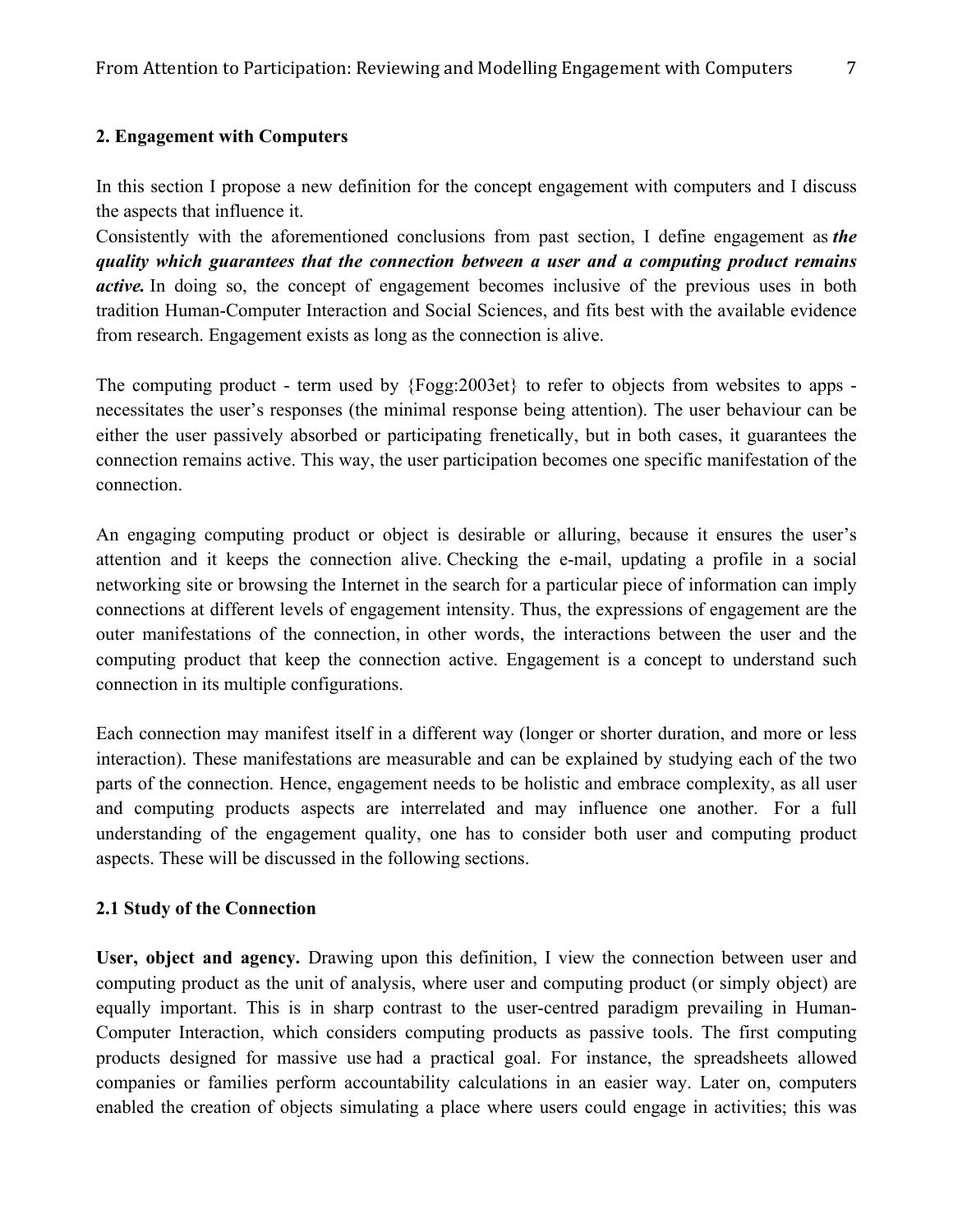## called *media* or *medium* (Laurel, 1991).

Nowadays, websites and software create digital spaces in which the user learns, plays, competes or communicates with others. And most remarkably, the last frontier in computing products is their capacity to perform communicative actions, which makes them convert into *social actors* - for instance, a personal assistant which can figuratively encourage users to achieve goals or change habits in their daily life (Fogg, 2003). This is why in the advent of a more sophisticated artificial intelligence, in order to understand the connection between a user and a object, engagement should not be exclusively centred on the user's perceptions, needs or behaviours, but it should also consider the object.

Computing products can be programmed to constantly change in their design and content to attract and maintain interaction with the user, and their behaviour can be totally unexpected as if they were beings (Suchman, 2007). Yet, they cannot respond to the notion of 'agent', or the "one who initiates the action" (Laurel, 1991, p. 4). They are designed with an active purpose, but when it comes to establishing a new connection, they are conditioned by a user's previous acceptance (e.g. a smartphone is able to receive app notifications but only if the user turns it on). One can say that computing products have no consciousness, but their intentionality is delegated by designers to its content (and meaning), design (both aesthetics and interaction), and behaviour (sustained by the logics of their algorithms). From the designer's perspective, the user has to confirm the quality of his creation with its use (i.e. engagement is a measure of success).

**Object composition.** Every computing product can be composed of smaller objects sometimes to provide a functionality or a new piece of information. Therefore, each inner object has at least one action to engage a user into a pattern of interaction and influence behaviour. The way computing products are composed is the key for simple and complex websites, video games and all kinds of computing products. Any connection with a compound object can lead to several sequential connections with different inner objects. This is known as multitasking, and it can happen either with multiple objects or with compound objects.

A social networking website is a clear example of computing product that is a compound object. This often includes inner objects such as a synchronous communication channel (i.e. "chats"), photographs and news all at once. Banhawi, Ali, & Judi (2012) analysed the use of the social networking site Facebook and found that the novel content, appearing constantly drives people to be eager to see more. The users' preferred activity was writing to other users' personal spaces, followed by watching photographs, status updates, social investigation and content surfing. Users engage with Facebook in unlimited combinations with inner objects which disappear or are substituted. Likewise, this can also happen in a context with multiple objects, in which the user has to respond to notifications from a social networking, the e-mail, an opened document, the phone and a control panel with a connected smart home (see Figure 1).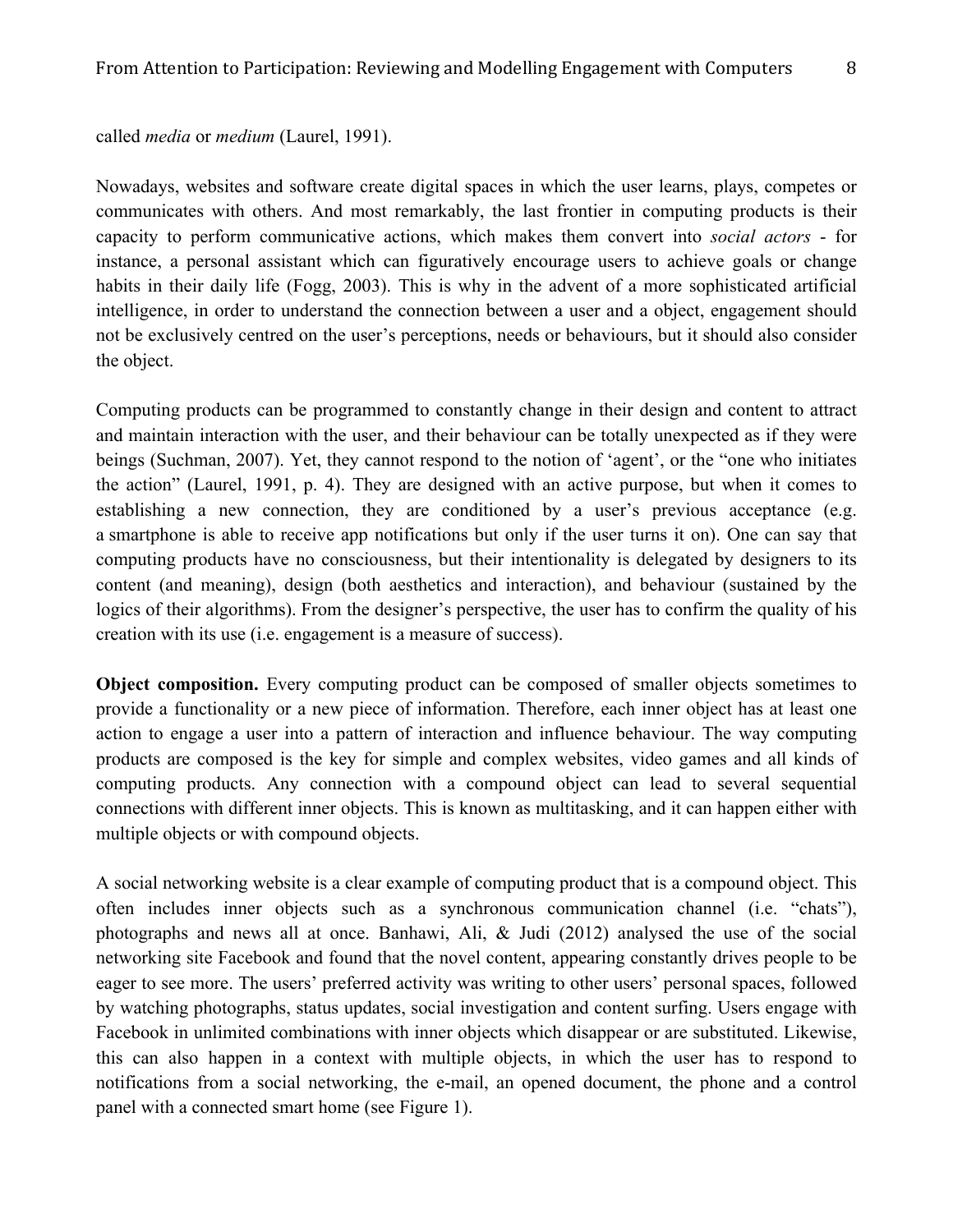

*Figure 1. Two scenarios of engagement with multiple objects. One with several inner objects from a Social Networking Site and another using different electronic devices*

**Aspects of engagement.** When developing any engagement study, it is mandatory to define the two parts (user and object or objects) and the precise context in which the connection takes place. The holistic view of engagement implies that all elements must be taken into account for their interrelations. For example, when a group of users connects to a single object, this is often called community engagement. Likewise, a single user can engage with multiple independent objects in order to reach a specific goal, to understand a story or simply for the sake of entertainment. Hence, the study of engagement can get beyond the limits of a single object and include multiple objects in the same scenario. As a result, focusing on only one object (e.g. a website) without considering the context of use (i.e. the rest of objects) would lead to wrong conclusions (Lehmann et al., 2013).

Once the two parts are specified, it is necessary to understand which are the inner aspects which drive them to constitute in a temporary relationship and maintain it. On the wake of O'Brien and Toms (2008) I aim to appeal at several aspects of the user and the object to explain the reason why the user and object stay connected. As far as the user is concerned, I propose *emotion, motivation, cognition*  **and** *attention*, as related concepts. When it comes to the object, I take into consideration *composition, design, logics and content* (Figure 2). The connection between both parts will generate a fluent dialogue, which is an aspect dependent on both parts. Each of these aspects will be developed and explained in the following sections, in order to set a proper setting, hypothesis, and the variables to perform any experiment.



*Figure 2. Main aspects of the user and of the object influencing engagement.*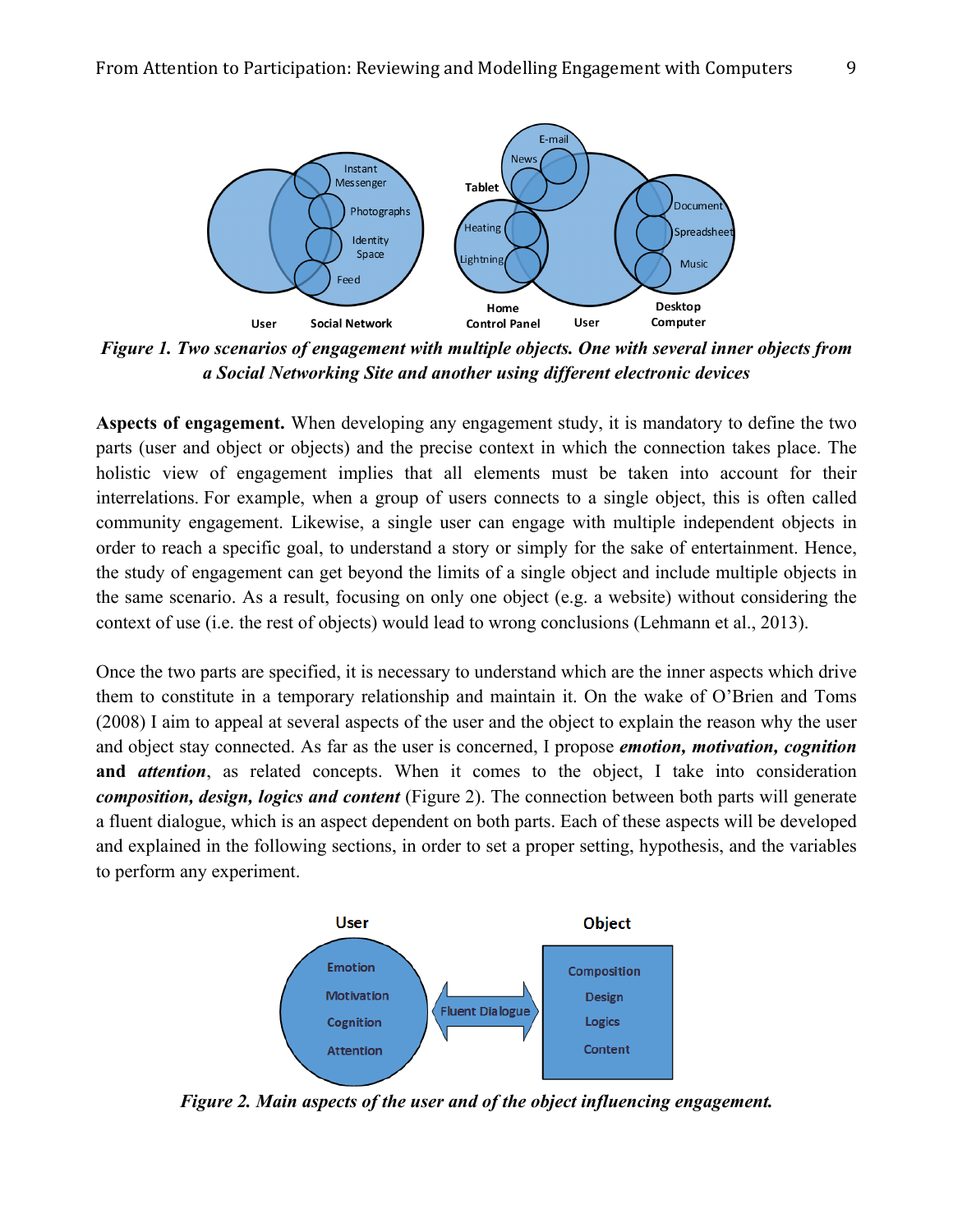#### **2.2 User's emotion and motivation**

User's *agency* or *drive* to act has been widely explained by the user's emotional and cognitive dimensions. Concepts such as emotion and motivation are fundamental in understanding why a user gets involved in an activity with a object. In psychology, an emotion is seen as a set of internal processes of self-maintenance and self-regulation (Markus & Kitayama, 1991). The introduction of this concept in the study of technology use has contributed to understanding the centrality of emotion in the user's experience. Strong emotions and pleasure alter our perception of products (Forlizzi  $\&$ Battarbee, 2004). User's positive emotions assure the connection is maintained and guarantee user's satisfaction at the end of the task; in the same way as user's good performance predicts a future intention to return (Chung & Tan, 2004; Webster & Ahuja, 2006).

Motivation is a complex construct linked to both emotion and cognition. Recent studies appealed to motivation to study the depth of engagement (Ainley, 2006; Bouvier, Lavoue, & Sehaba, 2015; Chapman & Selvarajah, 1999; T. de Vreede et al., 2013; O'Brien & Toms, 2008). Motivation is the key factor for users to initiate, persist in or resume an action. It is related to energy, direction, persistence, all aspects from activation to goal reaching (Deci & Ryan, 2012; Ryan & Deci, 2000). Every connection with an object has a motivation behind, whether it is random and unique access to a website, or routine and regular use of a phone App. The principle 'The more positive the experience, the more driving force will the object have' does not always apply. As a matter of fact, some experiences can be unpleasant or arouse negative emotions in the user and still motivate the user to engage with the object.

Since motivation is central to the user's behaviour, understanding it is at the very basis of understanding engagement. In other words, the study of motivation allows the researcher to explain how to make connections last longer or be more intense in terms of interaction, namely the specific design changes he would implement. There is a great variety of models of motivation; it is not a unitary phenomenon. For instance Self-Determination Theory relates motivation to psychological needs, such as relatedness, competence and autonomy (Ryan & Deci, 2000). The same theory proposed the distinction and generalization of motives into intrinsic and extrinsic, according to the user's locus of control towards action. Intrinsic motivation is independent from any valuation and is induced by the inherent satisfaction derived from performing an activity. On the contrary, extrinsic motivation is triggered by activities which imply an outcome of any kind, either a reward or ego involvement.

Concerning immersive experiences, it has been argued that an intrinsic motivation can easily lead to focused states of attention. Theories like Cognitive Evaluation Theory (Ryan & Deci, 2000) or Flow Theory (Csikszentmihalyi, 1991; Nakamura & Csikszentmihalyi, 2009) have explored which factors could facilitate an intrinsic motivation, focusing on user's competence and autonomy. Flow is achieved in an activity with challenges of all kind (mental or physical) but which does not exceed the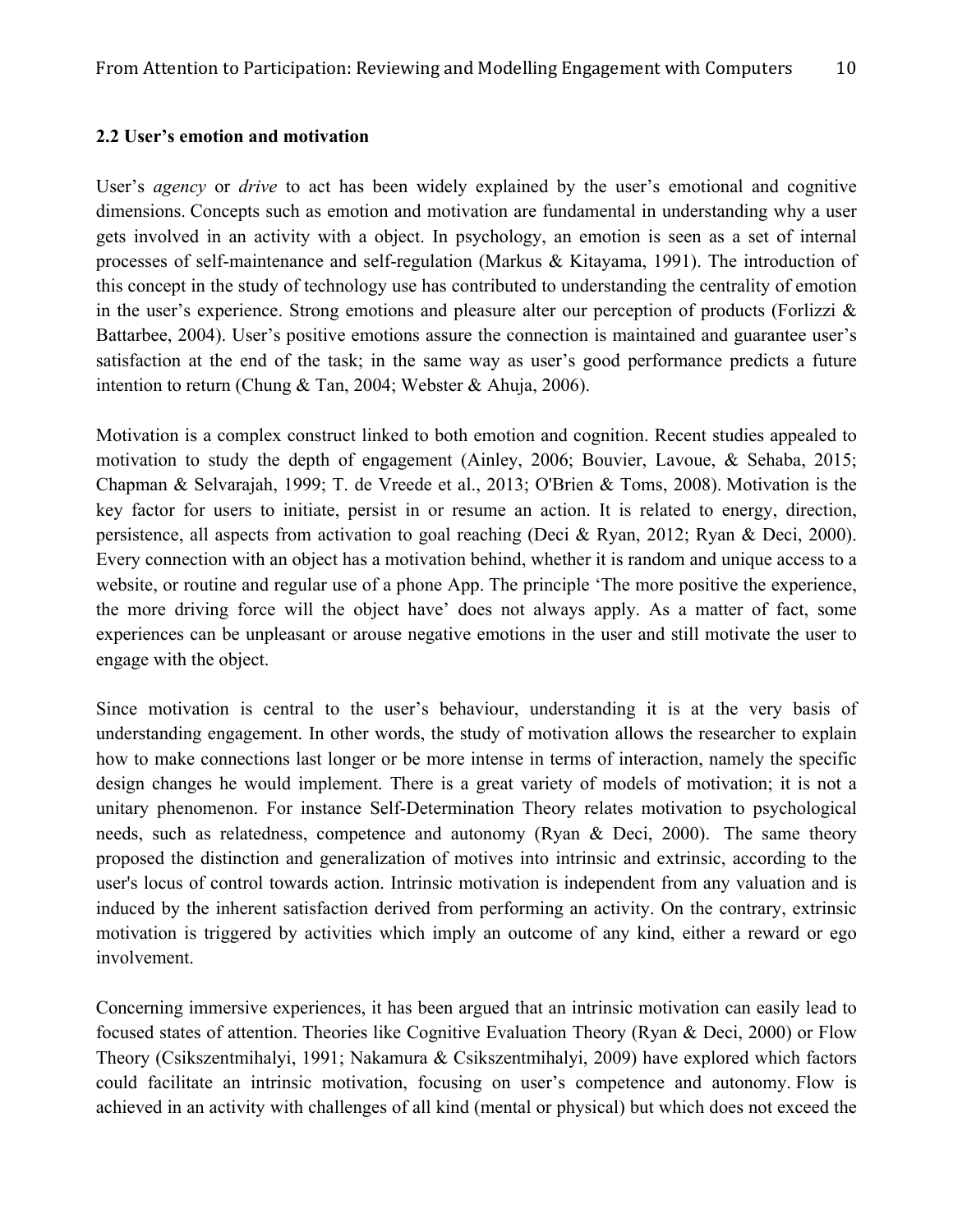user's existing skills, in such a way that the user is in control of the situation, never bored but neither anxious, between control and arousal. The user is capable of dealing with every challenge according to his skills, while new challenges appear continuously. With this mind-set, a user performs a task driven by intrinsic motivation, and he does so with such a joy and intense concentration that he loses reflective self-consciousness and sense of time (Nakamura  $\&$  Csikszentmihalyi, 2009). This is a socalled "optimal experience" because the user does the best performance and the sense of absorption in the activity is complete - a loop in experience.

In fact, intrinsic motivation can also be a source of very joyful experiences (Chapman & Selvarajah, 1999) and its related flow state can be very beneficial to keep a user engaged and therefore a connection active. However, active connections can also exist in contexts that do not provide the suitable challenge-control structure necessary for Flow to happen (O'Brien & Toms, 2008; Webster & Ho, 1997): they can be fostered by extrinsic motives such as social or physical rewards. The importance of motivation lies in that it sets the direction for user's action and the reason behind it, which depending on the degree of motivation may act with more or less intensity. In consequence, a strong motivation will lead to long and sustained object use or, in other words, to an intense interaction. However, aspects regarding the object design, content and purpose can be as determinant as motivation on how the interaction unfolds in a connection.

## **2.3 Object's Design, Content and Logics**

**Facilitating Flow and Zone.** The most significant difference between physical objects and objects is that the latter can be designed up to its minimal details. Design implies both aesthetics and functioning of the object. Changes in object design can be tailored to respond to the different kinds of motivation and improve engagement by providing interaction. Ever since their appearance, video games have been considered the closest expression to a complete digital and active reality. Przybylski, Rigby and Ryan (2010) applied the Self-Determination Theory to videogames and found out that they induced a feeling of well-being into players due to their addressing and fulfilling basic psychological needs of the user, such as competence, autonomy, and relatedness.

Motivation can be reinforced by interaction and design, and therefore both aspects contribute to maintaining the connection. One example can be found in Cheung, Zimmermann and Nagappan (2014), who evaluated the impact of different video game design elements by means of self-reported comments. They advocated the idea that design was crucial for engagement (especially during the first hour) and that it influenced how players perceived the rest of the game. Namely, according to the abovementioned authors, "the first hour must provide the right balance of challenge and skill to put players on the right track to enter a flow state" (p. 59). In this first hour, the player learns the control keys, the mechanics and the consistency of the scenario, which allows him to progress and gain control at the same time, satisfying his motivation. Among the players' comments collected by the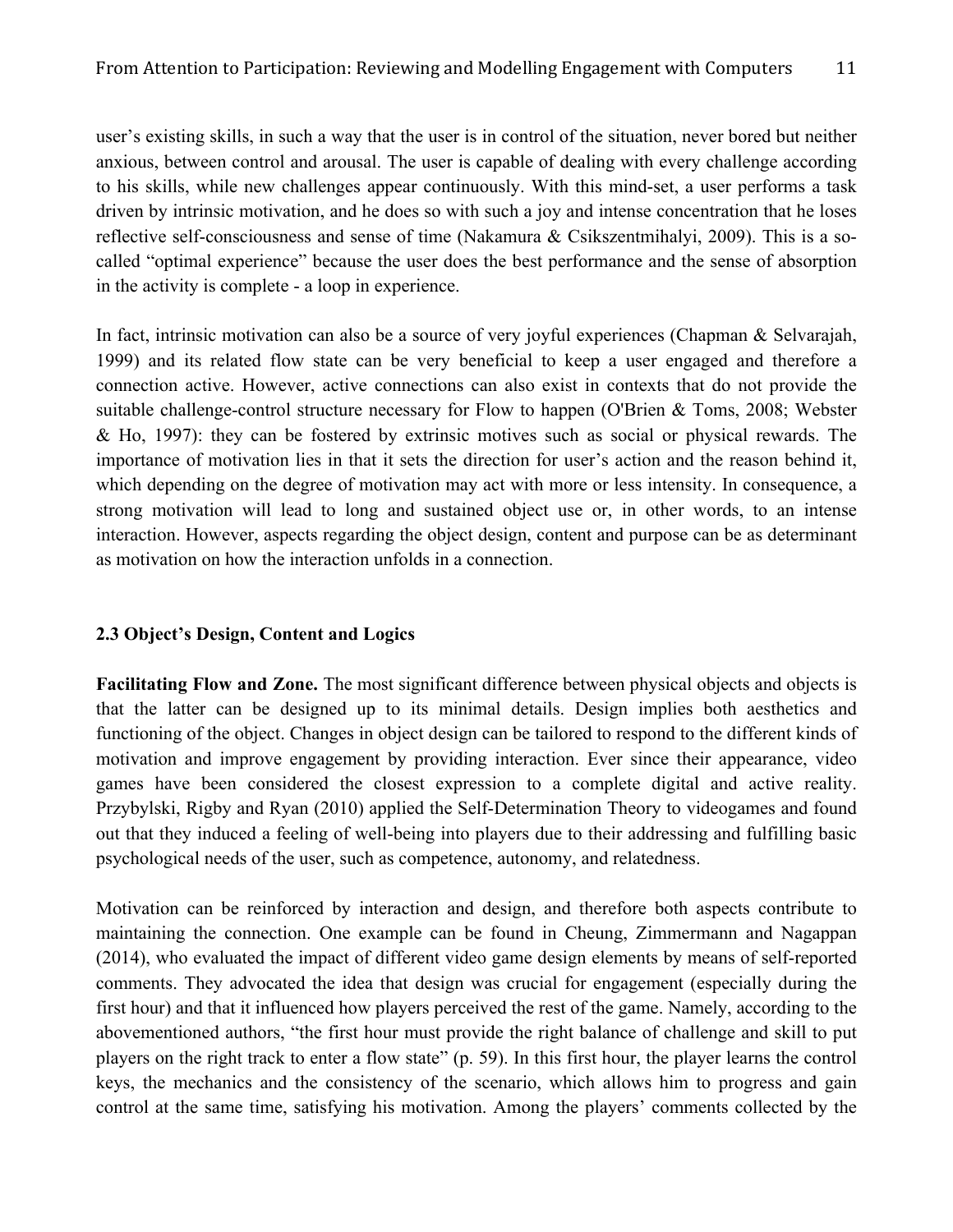study, several users were asking for trainings to be provided at the beginning of the game in order to avoid frustration. Cheung et al. (2014) concluded that it was the rapid figuring out of how to control interaction (clarity in the interaction controls), a curve of challenges as well as allowing the user to set further goals which kept motivation and interaction stimulated.

In a slightly different environment, Schüll (2012) studied a scenario involving no challenge, namely the games of chance. Schüll (2012) noted that the use of videogambling machines in Casinos induce a psychological state called 'Zone'. This state was very comparable to Flow in terms of absorbed attention, but instead of stimulating activity and high performance, the player remains in an idle and desubjectified position for hours. Paradoxically, in the zone the player seeks and feels a sense of control while actually being out of control (Schüll, 2012). Schüll attributes this state to the way the design conduces the player triggering extrinsic motivations (with reward structure). The odds of winning are low and even the frequency depends on optimized algorithms aimed to trap specific player preferences and styles. In addition, the interface with numerous buttons creates a false control sensation and every option is disposed to keep the zone going. When the player enters the game, he delegates the action to the machine.

In both experiences of Flow and the Zone, interaction design and motivation are crucial to reinforcing the connection, which remains active in a loop structured experience. The two cases present some structural differences and similarities (see **Error! Reference source not found.**). The main difference consists in the necessary challenge and sense of progress, which in well-designed videogames or in any other object may lead to flow while the user is trying to accomplish a goal. The need to be in control of the situation is a requirement for Flow, and it is based on a cause-effect sensation in each user action. The same does not occur in videogambling machines mainly because their game goals are set externally to user's will and are not controllable. Flow implies an emotional self-reward and intrinsic motivation, while the Zone is provoked by the videogambling rewards which entail monetary prizes (extrinsic motivation). Instead, the commonality they share is a sense of rapid feedback and a continuity. The feedback provided by the videogambling design is a key factor in maintaining the player's desire to continue. The fact of being shown the next gambling round triggers a passive acceptance in the player.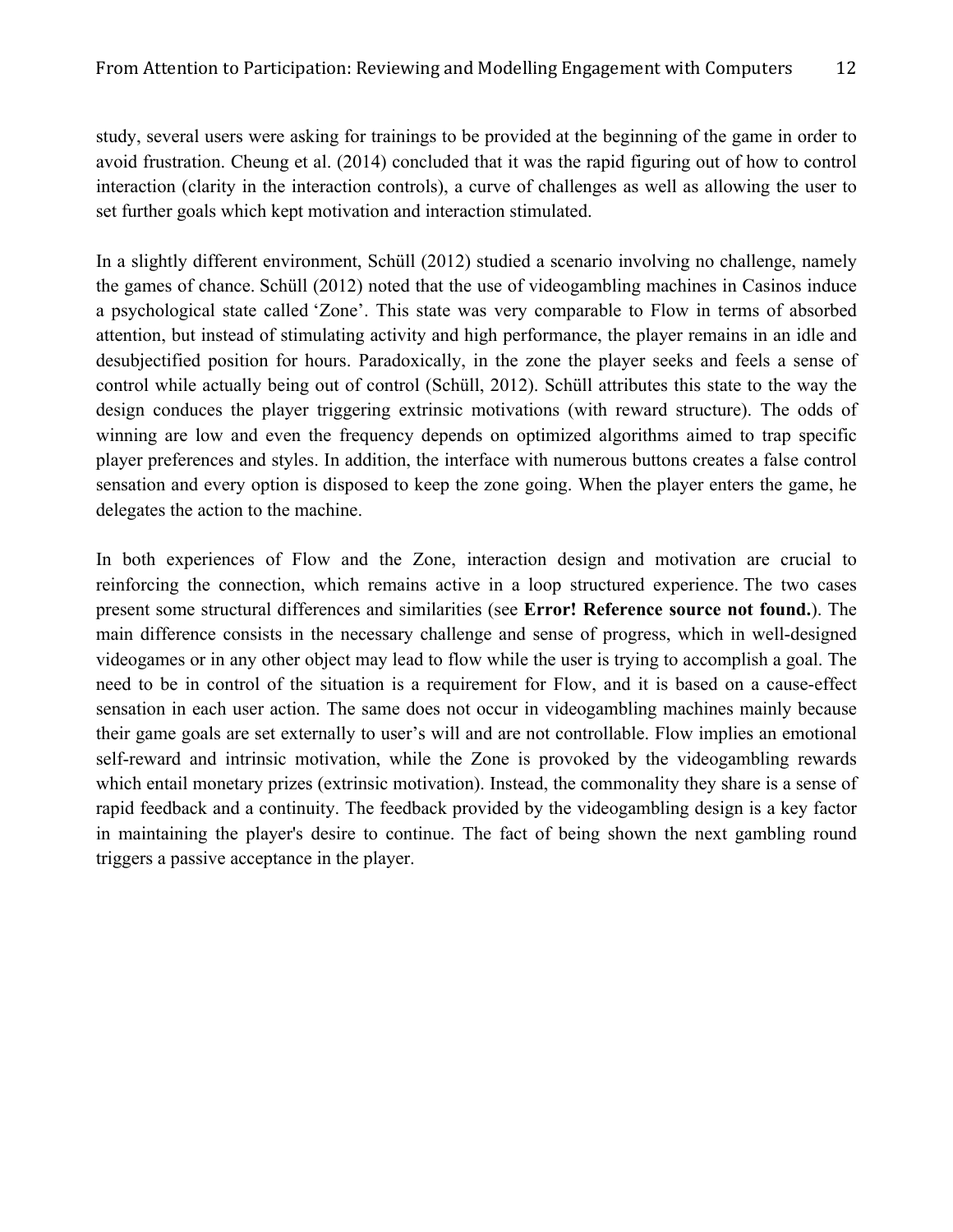

*Figure 3. Flow and Zone motivation loops and their structural characteristics.*

As already stated, in both cases design is the counterpart for motivation. When the user's skills and decisions play a determining role in the interaction, the continuity is totally *user-directed*, when instead this is not the case, the continuity is totally *object-directed*. As long as object's interaction design presents continuity and reinforcement for user's motivation, the motivation type can become secondary. In other words, the object, in order to feed the user's needs and motivation, can present feedback and affordances.

Flow and the zone are two clear and delimited types of immersive experience with an emotional and motivational loop structure, but certain sophisticated objects can produce similar effects. Mauri et al. (2011) investigated the psychophysiological effects of Facebook to find out why it is so successful. They noticed that the measures described a core state (between valence and arousal) very similar to Flow, but in an environment of no challenge. In such a social networking site, the positive affect is associated with a recreational activity which addresses the social needs of the user by presenting multiple inner objects related to the user (Mauri, Cipresso, Balgera, Villamira, & Riva, 2011).

All in all, user's motivation is central to engagement, but no less than the way the object design anticipates the interaction. In fact, a user can remain engaged with an object, switching between inner objects, as long as there is a motive for interaction (Marsh & Nardi, 2014). In this sense, some objects may be designed with strategies using a rich variety of characteristics and functionalities. When studying engagement, it may be interesting to ask: what contributes more to connection continuity, the user's motivation, or the interaction provided by the object's design? In some cases, it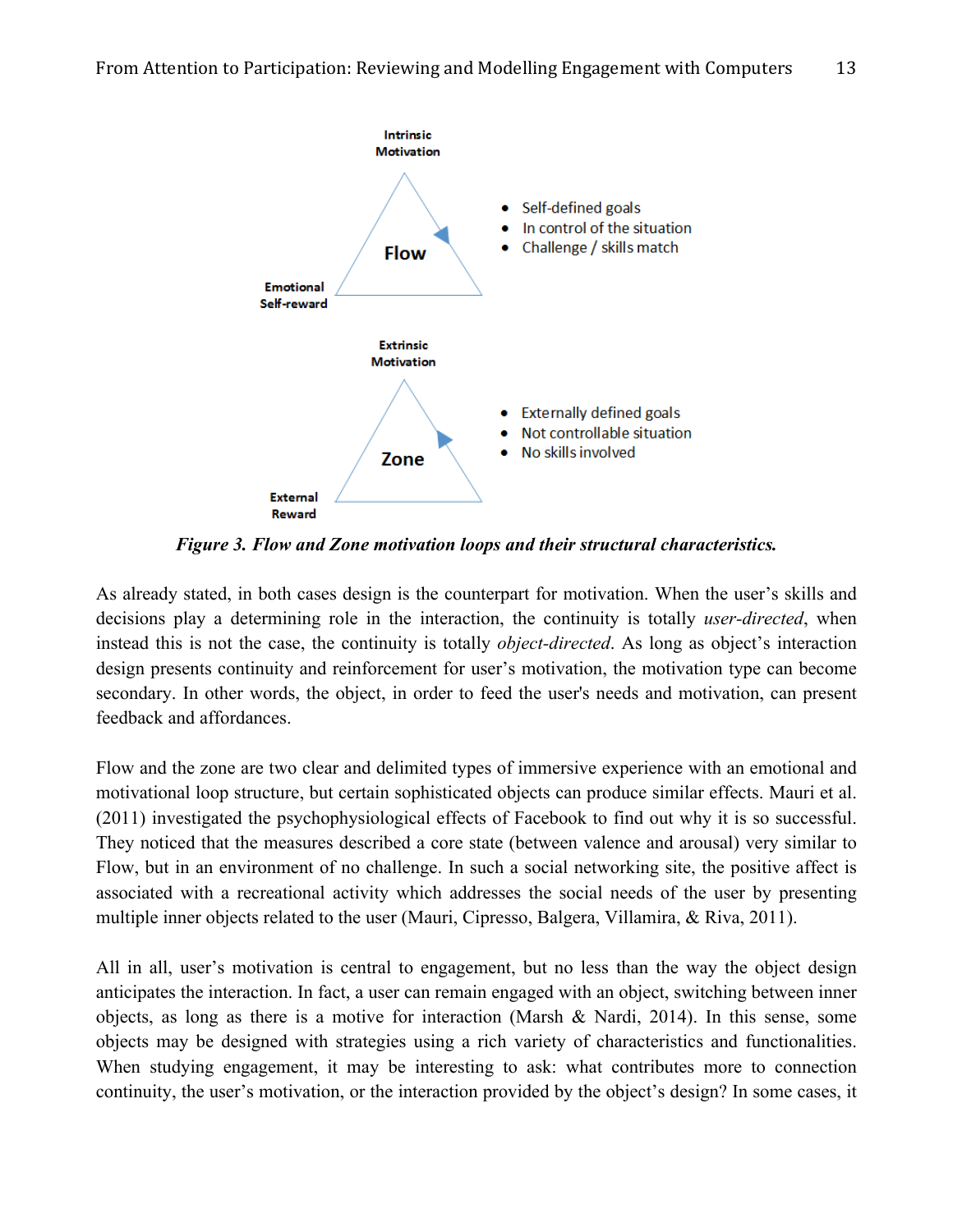is the object that is more influent in keeping the connection going, while in other cases it is the user's motivation.

**Object design strategies for continuity.** Engaging with computing products is very similar to engaging in the physical world with people, processes, places or groups. However, the objects can count on strategies to encourage continuity by anticipating steps totally tailored to the user's motivations. These strategies can use content and meaning (the "what"), but also different design components and available actions (the "how").

In fact, **content** is the object's property which triggers the user's interest, a kind of intrinsic motivation with positive emotional valence (Ainley, 2006). In consequence, users can possibly be engaged because a specific content is interesting to them. As an example, in an online news website the specific content was a key factor engaging users in reading (Arapakis, Lalmas, Cambazoglu, Marcos, & Jose, 2014). The higher the users' interest, the more comments they posted, in parallel, the more enjoyment they draw from watching the video, the higher the possibilities to take an active role and comment. In a similar manner, de Vreede et al. (2013) considered that engagement in a crowdsourcing community was determined by how it enabled developing personal topic interest stimulating the user to go from a passive user to an active contributor.

Other content strategies to maintain the user emotionally aroused aim at providing novelty or structuring information in the form of a story. Laurel (1991) studied the different canons of drama theory and showed that meaning could be a driver of interest in keeping attention high. The different phases of a linear story raise or lower the emotional arousal the same way in a narrative videogame as in a theatre play. The interaction between the elements of the story, if well written, cause in the user excitement and interest to see what comes next. In a object, these elements can be combined and varied according to inputs, while the experience can be personalized to keep the motivation high. This is the case of social networking sites: the content continuity is provided in a central channel of information (feed), while the social continuity is ensured by means of a synchronous communication channel (chat). In fact, putting the accent on computer-mediated communication in order to convert websites in social and foster engagement has been a common strategy.

In addition, technology can be used for persuasive purposes such as increasing engagement (Fogg, 2003). Sophisticated **logics** (algorithms) allow objects to perform actions humans would not be able to. For instance, objects can be persistent in presenting actions repeatedly and in an impersonal way (e.g. a software sending e-mail to customers informing them of an unfinished purchase and what they left in the basket). To this same purpose, objects can use rich design components based on video and sound. Not to mention their easiness of transport which grants ubiquity.

In general, the more technology evolved, the more engagement has become critically dependent on design aspects such as rapid feedback. I believe that with the development of artificial intelligence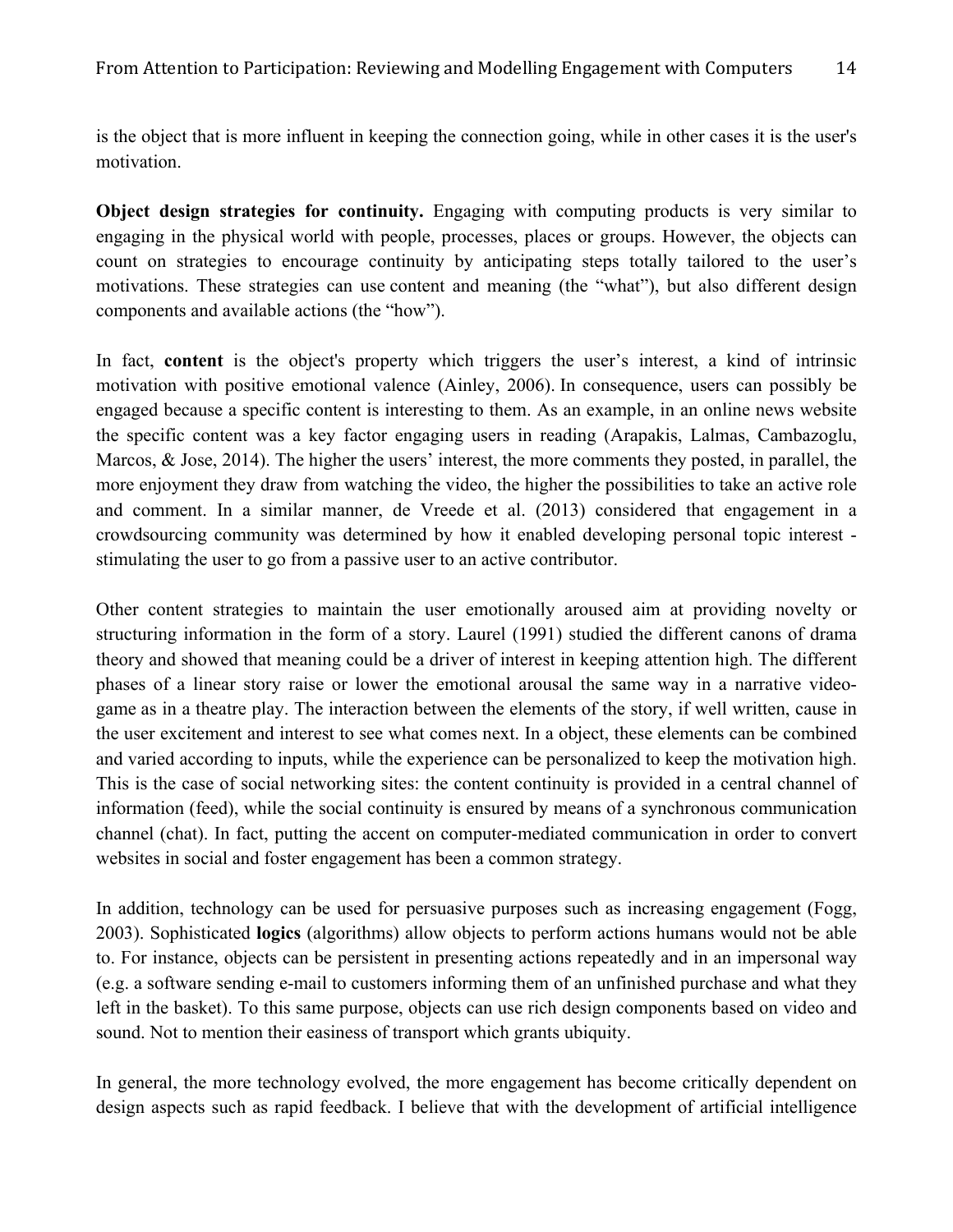technologies and the abundance of data, designers' efforts will focus more on personalization, in order to achieve a greater symbiosis between the user and the objects. An example of this is the *filter bubble* algorithm used in web searches and social networking sites. This strategy exclusively provides results or information tailored according to previous results, avoiding cognitive dissonance and therefore reinforcing the user's point of view and expectations (Pariser, 2011).

## **2.4 Cognition, Usability and the Fluent Dialogue**

Properly designed objects can entice interaction by providing new goals to keep the user motivated. In activities where the user's creativity is stimulated, motivation alone can be sufficient. However, besides being motivated, the user also needs to understand how to proceed. It is only after a repeated use of an object that the user internalizes actions and achieves autonomy to perform the activity with little effort or conscious thought (Marsh & Nardi, 2014). And even though most of the times the user can learn and become tech-savvy, the object is also expected to support the user by means of an understandable, self-explanatory design.

Having a fluent dialogue depends both on the user and on the object. It can be looked at in terms of a trade-off between the user's skills and cognition and the object's design with its affordances for interaction. While the user must identify the next step, and understand how to reach it, the object must provide clear affordance and feedback in order to facilitate the user in doing so. One of the object's usability goals is avoiding user disorientation by offering clear affordances on any possible further action. Any sort of feedback is useful to inform on the user's progress in attaining a specific goal.

Usability is the design property responsible for providing feedback, visual cues and information in order to facilitate the performance of the user and make it satisfying and memorable (Nielsen, 1999). In early studies feedback quality and speed were considered related to usability. For Laurel (1991), feedback was a necessary part in order to sense a "direct manipulation" with the interface, because it reinforced the interaction with immediate response.

On the contrary, lack of feedback leads to frustration, because it leaves the user with no indication on how to continue the interaction, and can be as detrimental for the connection as the lack of interest or of motivation. This is why usability is a central aspect of the object, and it has sometimes been taken for granted in relation to engagement in previous models (Lalmas et al., 2014; O'Brien & Toms, 2008).

Depending on the type of object, there may be varied design components available for interaction (audio, visual, touch, space, etcetera.). Fluent dialogue may exist in the different design components. For instance, a game can imply a 3D immersive experience with a whole range of audiovisual features; an instant messenger may only involve text and few pictographic images. In some cases,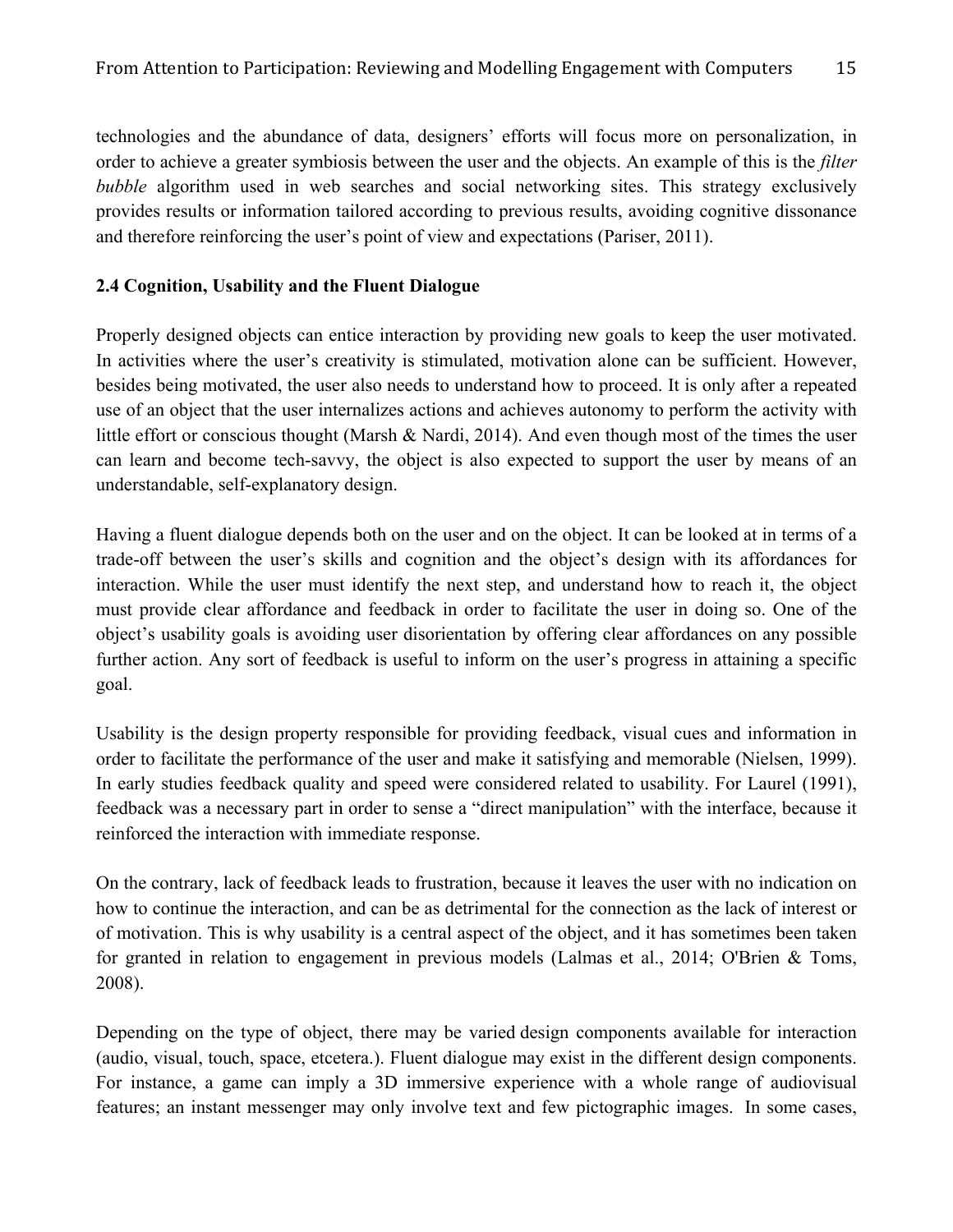these components may even allow the user to modify the object (e.g. comments in a website or uploading a video) or communicate with other users.

If an object encompasses several inner objects, the design should consider the overall perception of these objects in order to avoid confusing the user. A fluent dialogue between a user and a compound object can take place with multiple channels and inner objects at the same time, in a similar way to multimodal communication (Klein, 2015; Norris, 2004). This could be the scenario of home automation, in which temperature, lighting and music are controlled coordinatively. For instance, song selection could be manipulated using a screen interface, while temperature change could be simultaneously activated by voice. Very importantly, in order to attain a fluent dialogue and keep connections active the diversity of components does not have to exceed the user's cognitive abilities.

## **2.5 The Connection is Reciprocity**

Previously, I assumed that for a connection to be active there must be reciprocity between the computing product and the user. While the object is able to create and manage multiple connections with different users independently, the user can *only* respond to one connection to the exclusion of others - giving it his attention in a precise situation or in repeated moments along time. Attention is the cognitive process of selecting information by allocating limited resources of processing (Anderson, 2009). The complex process of paying attention has been depicted as a continuum with different levels of attention, going from unconsciousness (total lack of awareness) to focal attention (vivid awareness) (Norris, 2004). In this section I explain why the management of attention is a key aspect of engagement, closely linked to emotion, motivation and interaction.

Attention and multitasking. Connecting to multiple objects at once is known as multitasking. Switching tasks can the result of external interruptions (Mark, Iqbal, Czerwinski, & Johns, 2015) or of self-interruptions such as internal decisions (Benbunan-Fich, Adler, & Mavlanova, 2011). Since multitasking depends on the management of thoughts and notifications, the variety of possibilities of attending to multiple stimuli in a short period of time is high. Users do not cope with several connections simultaneously but experience them sequentially, in a process of fast engaging and disengaging. Typically, each of the old and new connections can be explained by motivation. However, when studying the reason why a user engages into a new object, one also needs to take into account the user's emotional and attentional state prior to it.

Mark et al. (2015) studied states of attention in a work environment. In order to understand how people multitask while they perform their job tasks, the authors tracked thirty-two employees by means of different metrics. They found that, in any time of the day, the choice of a particular object was related to the one object used just a moment before. For instance, rote or routine work was followed by more Facebook or face-to-face interaction, while focused and aroused states lead to more e-mail. Mark et al. (2015) concluded that users choose some objects and create connections as 'short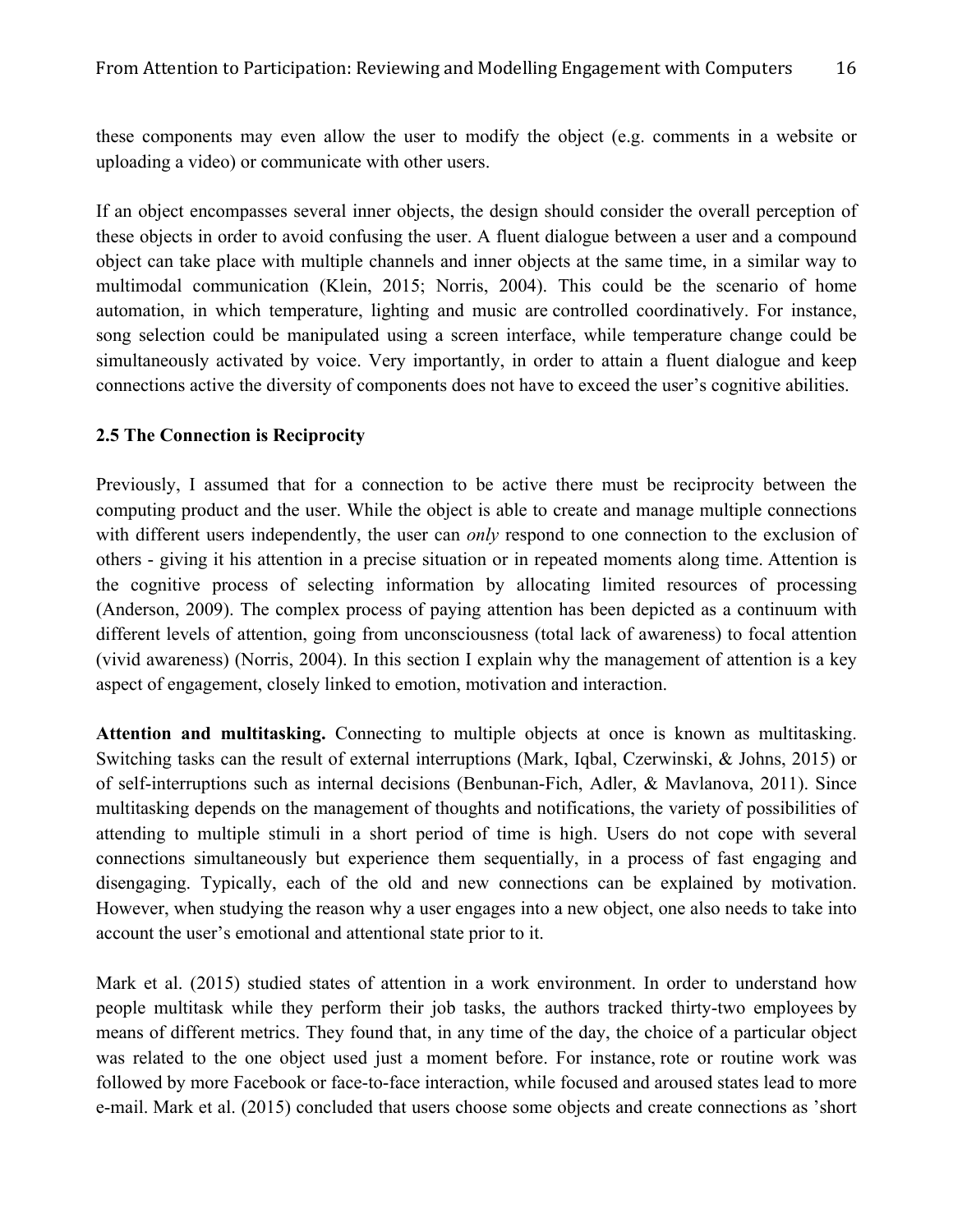breaks' in their on-going tasks, breaks aimed at emotional relief (also known as emotional homeostasis) and at keeping the balance. Furthermore, even though attention is linked to the activities' degree of challenge, the availability of the other objects is an influent, possibly distracting factor.

Prior to engaging with an object, the user's attention is already susceptible to be distracted. This means that dividing the phases into "point of engagement", "engagement", "disengagement" and "reengagement" as depicted by O'Brien and Toms (2008) would be over-simplistic. Users are potentially already unconsciously connected to a new object before it actually happens. Therefore, each connection must be explained by the context where other objects come into play, by the previous object the user has connected with, and by the previous interactions with the same object (if any). They can all be indicative of the reason why the user engages in a connection with an object.

The beginning and the end of the process of engaging with an object tend to be blurry and fragmented. However, the interactions and the elements the user identifies as emotional rewards are able to lead to higher states of attention. For example, a user can feel positive emotions after achieving the proposed challenges in a video game, which in turn would stimulate him to continue and set more difficult challenges, until perhaps reaching a Flow state. This may depend on many variables such as the user's skills or object design (i.e. challenges), which makes the Flow outcome – loss of sense of time – a very unique guarantee of a long-lasting connection.

Most computing products are used in a noisy environment with multiple objects sending notifications (e.g. e-mail or Social Media), and therefore to study their connections one has to consider multiple periods of time. Each connection is dependent on the previous connections, their interactions and sketched situations. Likewise, different connections held over time between the same user and object can be analysed as a longer connection or, in other words, as a relationship.

**Multiple connections and transitioning states of attention.** User attention states are a reflection of how connections are developed with an object and with its composition, or even in a broader context of multiple objects. Remaining in a connection or transitioning to others will depend on how the user discriminates the different stimuli provided by single or a composed object. I delimit four different states of attention - flow, rote, distracted and background - taking into account the continuum from unconsciousness (total lack of awareness) to focal attention (vivid awareness) (Norris, 2004). The four states of attention are depicted in *Figure* .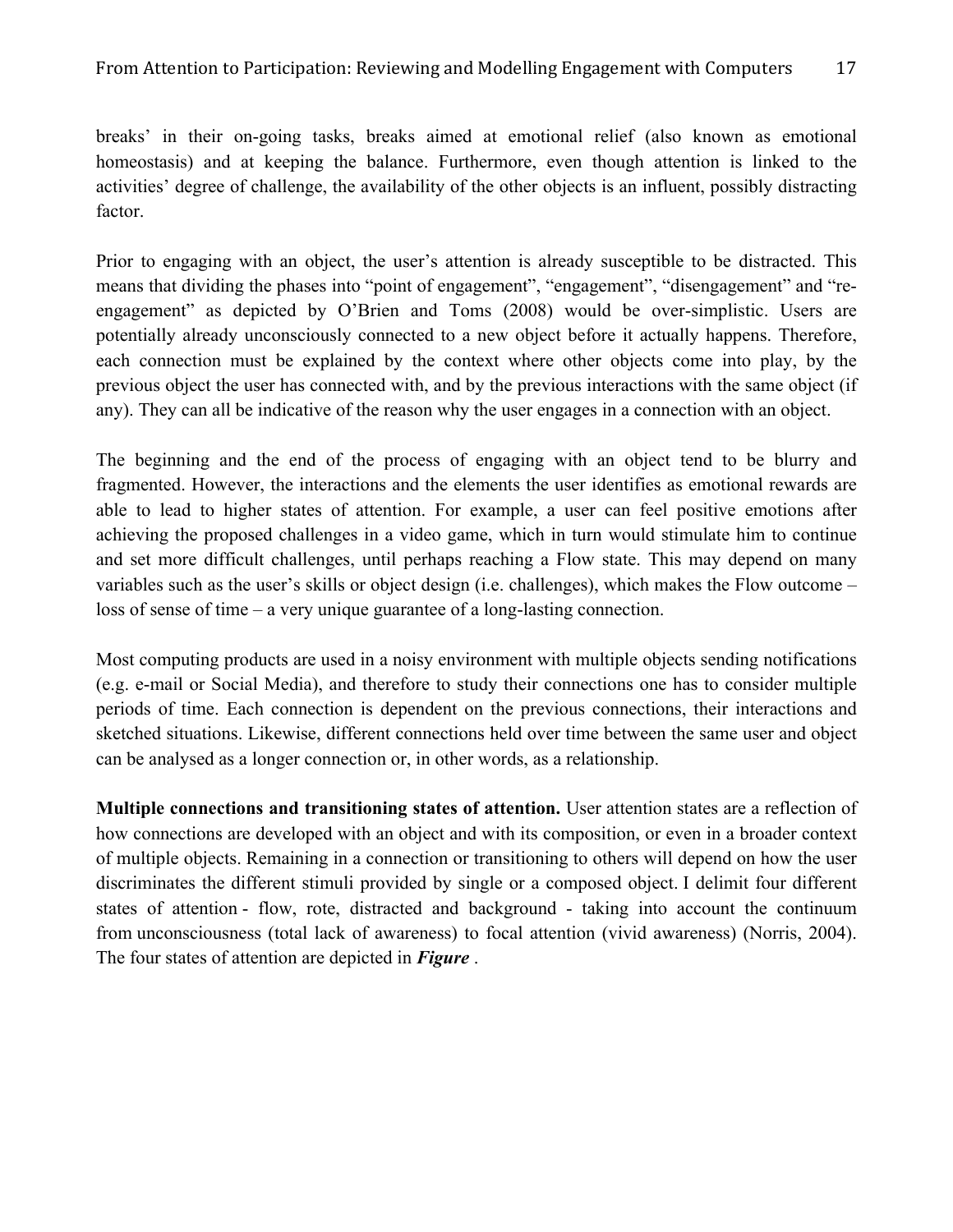

*Figure 4. States of attention and their manifestations on the user-object connection.*

Notice that in one end there is the Flow state (where the user is interacting with the objects as a whole), while in the other end there is the background state (where the user knows there is a connection opened or the possibility to start one but has not engaged in it yet). Each state of attention is a diffuse division to help understanding the experiences with computing products. Depending on the user and object aspects, as well as on the overall context described, the user can transition from one state to another, maintaining or switching between objects. Depending on the user attentional state, it pays more importance to measure one type of manifestation than another: longer connection or more interaction.

- **Flow state** manifests when the user feels a sense of direction in the experience, a connection totally excluding the other unnecessary objects (Csikszentmihalyi, 1991; Nakamura & Csikszentmihalyi, 2009). The user completely abandons himself in the connection with a very focused attention. Either the computing product or products or the user takes total control of the interaction, in a challenging progression or a repetition stimulated by the design itself. As already mentioned, Flow can be experienced in many situations, for instance while working on problem with a software tool (Mark et al. 2015). A connection involving a user in the Flow state of attention tends to last more than others.
- **Rote state** appears when the user's attention is occupied by several connections in a coordinated experience but without challenge. The rote state allows progressing in one direction towards a goal. The user can reorganise his priorities to maintain a certain focus, although there is no challenge (Mark et al. 2015). This is a common state while certain work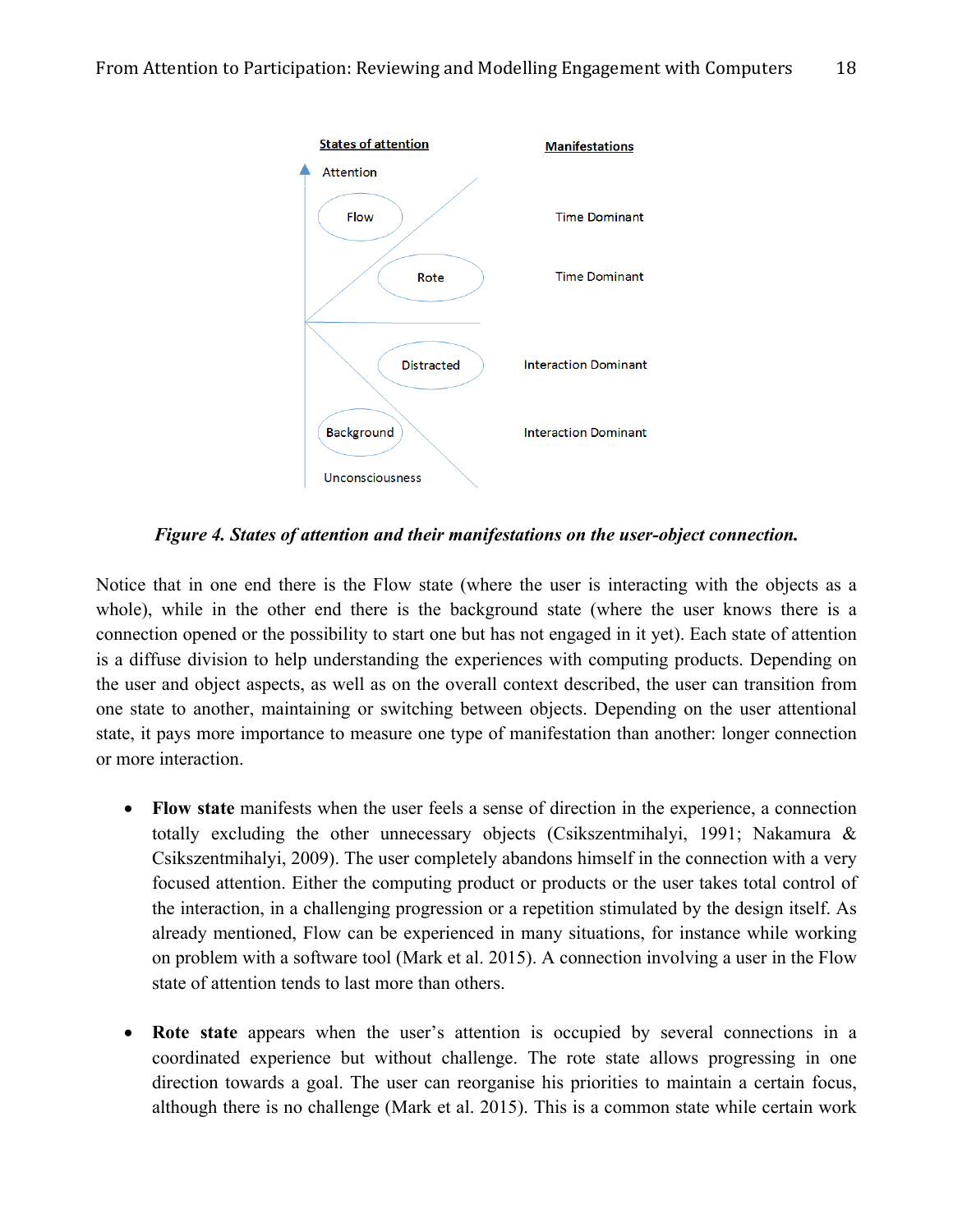tasks. A connection involving a user in a rote state tends to manifests first in the time spent and second in the interactions, because of the reorganization of the multiple objects to pursue the activity objective.

- **Distracted state** appears when multiple objects pop-up resulting in new connections starting while other possible connections are left for a later stage. Generally, distracted state implies pursuing several goals at a time and if instead a single goal is wanted, the user has to struggle to maintain attention on it. Between explorative and curious, the user is motivated to change the object or to explore the different inner objects which are likely to emerge from a bigger object (Marsh & Nardi, 2014). In any case, the user is externally directed by multiple objects. This state commonly manifests when surfing the Internet while working, or in a social networking site. A connection involving a user in the distracted state tends to manifest in a larger number of interactions with a shorter duration.
- **Background state** manifests either when a user is aware of a new object but chooses not to focus his attention on it, or when he remembers that an active connection has been left open and could possibly be resumed. The user can unconsciously resume a connection in background state in order to draw further information, hence interrupting an on-going activity in focus state. Smartphones and smartwatches are a clear example of devices with objects in reach, likely to stimulate the user to start a connection. With a user in a background state, the most important issue to consider is the time it takes for the user to react and interact with the object.

According to (Mark et al. 2015), user's attentional state is related to the object the user is interacting with (for instance it is hardly possible to stay focused in social networking sites). Manifestations of the connection will be as varied as the wide range of objects. Hence, depending on each object's purpose, success in terms of engagement can be either better represented by time duration, or by the number of interactions or multiple accesses. Some computing products may only be used by a user in a Flow state, while others will be often used in a distracted state.

In an object that aims at a participatory type of engagement, it will be equally useful to have connections with users during multiple periods of time with interaction (e.g. logging into Twitter several times a day for a tweet) or multiple connections with several inner objects in a period of time (e.g. making several tweets directed to different Twitter users in one single access). This is very common in objects such as Social Media or Online Communities, where there is a bigger purpose as well as different inner objects which encourage different sorts of interactions.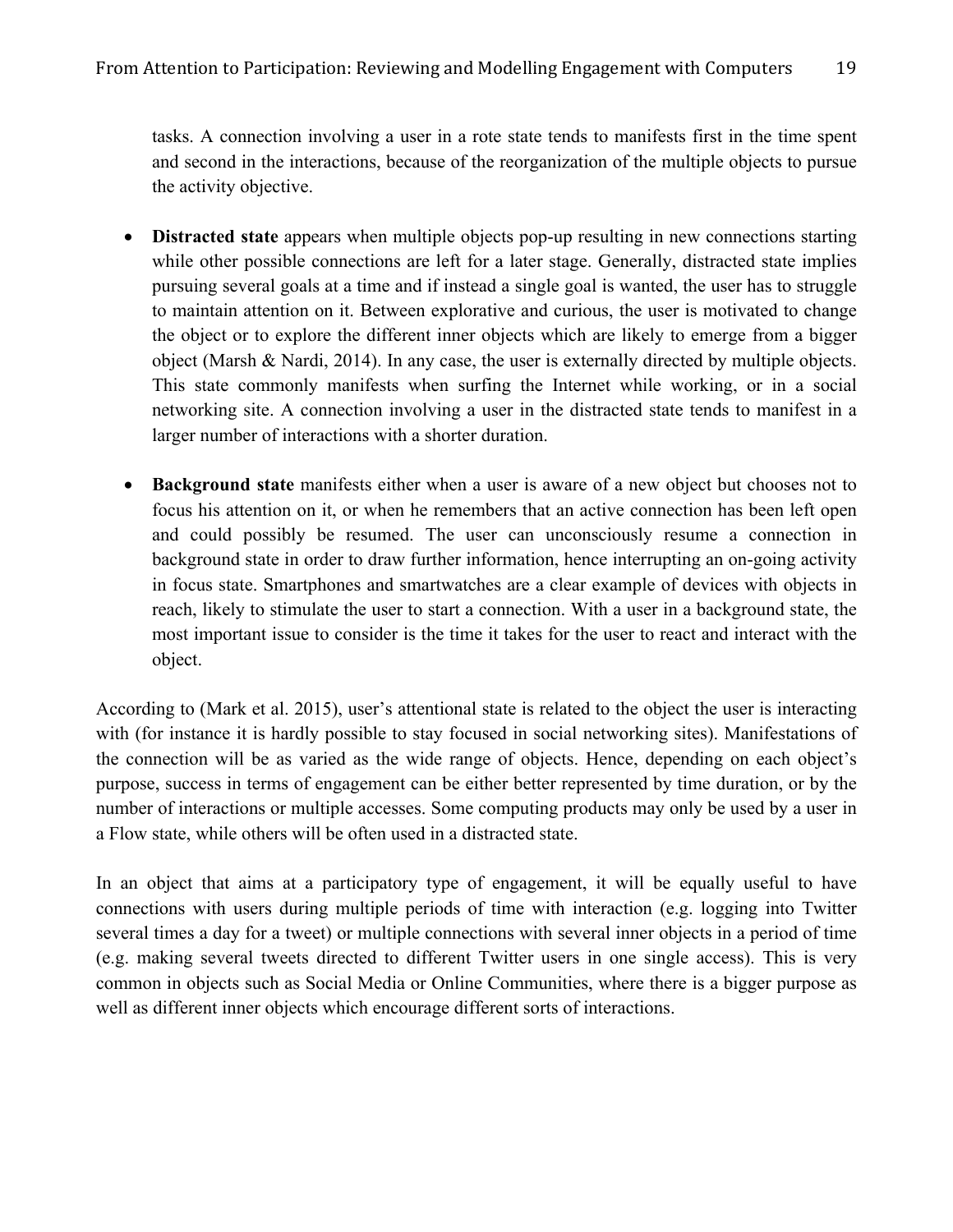#### **2.6 Facets of the connection**

Since people live potentially attached to computing products, there is a huge interest in measuring the connections and tracking their activity. For a designer or a manufacturer, success depends on how engaging the product is. The way the engagement of an object is rated differs. Online marketing companies and some researchers have somewhat intuitively assessed the value of each manifestation in relation to the object (Lehmann et al., 2012). Namely, certain websites measure their success in terms of short visits followed by frequent returns of visitors, while others in terms of long visits. It is only relevant to compare objects with a similar composition, purpose and functionalities, or similar groups or types of users, to see how they vary in the connection's manifestations.

In studying engagement, one needs to consider the aspects related to both user and object to understand which part is more determining in keeping the connection active. Yet, due to the variety of objects, their causal relationships cannot be determined in a single way. Engagement is multicausal. Aspects in the user (motivation, emotion, attention and cognition) and in the object (design, content, logics and composition) are the causes of the manifestations, while the latter can be taken as the consequences. I integrate them into a conceptual model suitable for analysing engagement in a user-object connection. Nevertheless, it has to be borne in mind that this model is not presented as "comprehensive model" for every object. I only included the most common aspects, additional ones should be introduced for particular object studies (e.g. challenge, interest or aesthetic pleasure) to obtain complementary insights.

In this model, I propose *four descriptive facets* to operationalize the connection manifestations, by focusing on time, interaction or a combination of them, in order to characterize the manifestations of any connection (*Figure* ). They show that an engaging user-object connection can enhance either a *faster appeal*, a *longer duration*, a *higher interaction* or a *frequent return*. Differently put, each manifestation makes it possible to assess the success of each object. I propose broad facets to encompass all the manifestations of an active connection and previous research engagement studies. This is precisely the solution in order to integrate the two different types of engagement, the one closer to user experience in the Human-Computer Interaction tradition, and the participatory type from the Social Sciences tradition. I resort to the facets to review the specific metrics employed by the current literature to assess the level of engagement.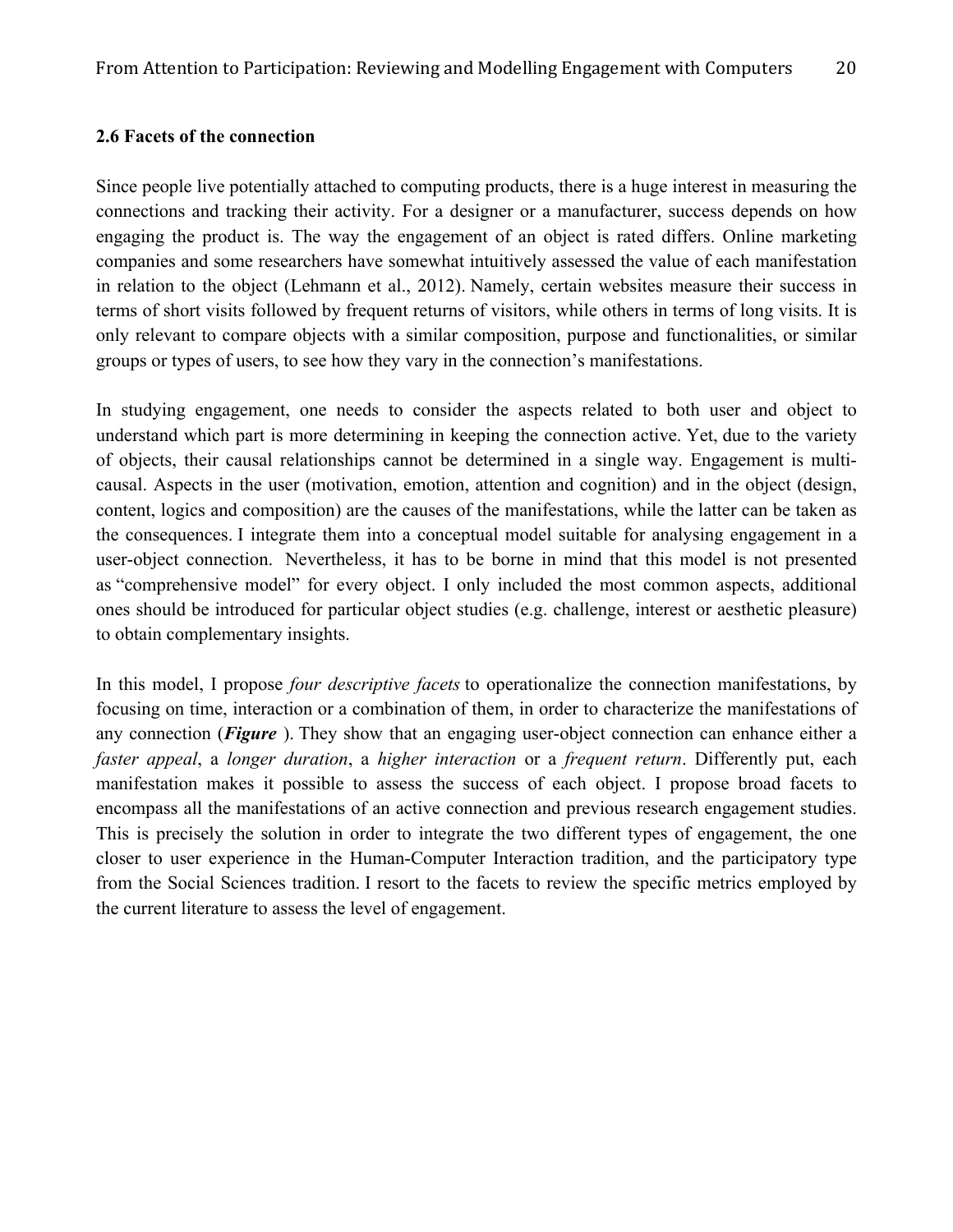

*Figure 5. Model of engagement with aspects and manifestations.*

**Faster Appeal** stresses the importance of the beginning of a connection. Since an engaging object catches and captivates the user's interest (Jacques, 1995), faster appeal refers to this initial period. Hence, measuring faster appeal is tantamount to assessing the time it takes from an initial point of the connection to a more advanced one, or to quantifying the number of connections initiated with an object. Faster appeal can be established either with an object or with its different inner objects (i.e. the time it would take to click on a picture on a social networking site, or the number of clicks a picture receives would be measures of this inner object faster appeal). For instance, faster appeal can be used to understand the first hour of video game playing (Cheung et al., 2014) or the first days as a Wikipedia editor (Panciera, Halfaker, & Terveen, 2009). In order to consider certain objects as successful, the user should not disconnect at an initial stage.

**Higher Interaction** pays attention to the number of interactions in a particular connection or in an aggregation of connections. Digital marketing mostly measures the interactions of a user with an object, but higher interaction also encompasses the notifications an object sends to the user. Hence, to measure higher interaction it is important to define whether it is within a single connection or within the sum of various connections. For instance, in online news or videos websites, a higher interaction in terms of user comments or contributions has been considered a positive sign of engagement, and is also reffered to as "participation" (Ksiazek et al., 2014). In a social networking site, Freyne et al. (2009) proposed the use of a recommendation tool in charge of sending messages aimed at increasing user interaction, which eventually led the user to make more contributions.

Longer Duration stresses the importance of the time spent in a connection or in an aggregation of connections. While longer duration can be measured between the engagement point and disengagement, some studies also consider the "perceived time" by the user (Arapakis et al., 2014). Time spent navigating in a website is very indicative of the type of site (Lehmann et al., 2012). For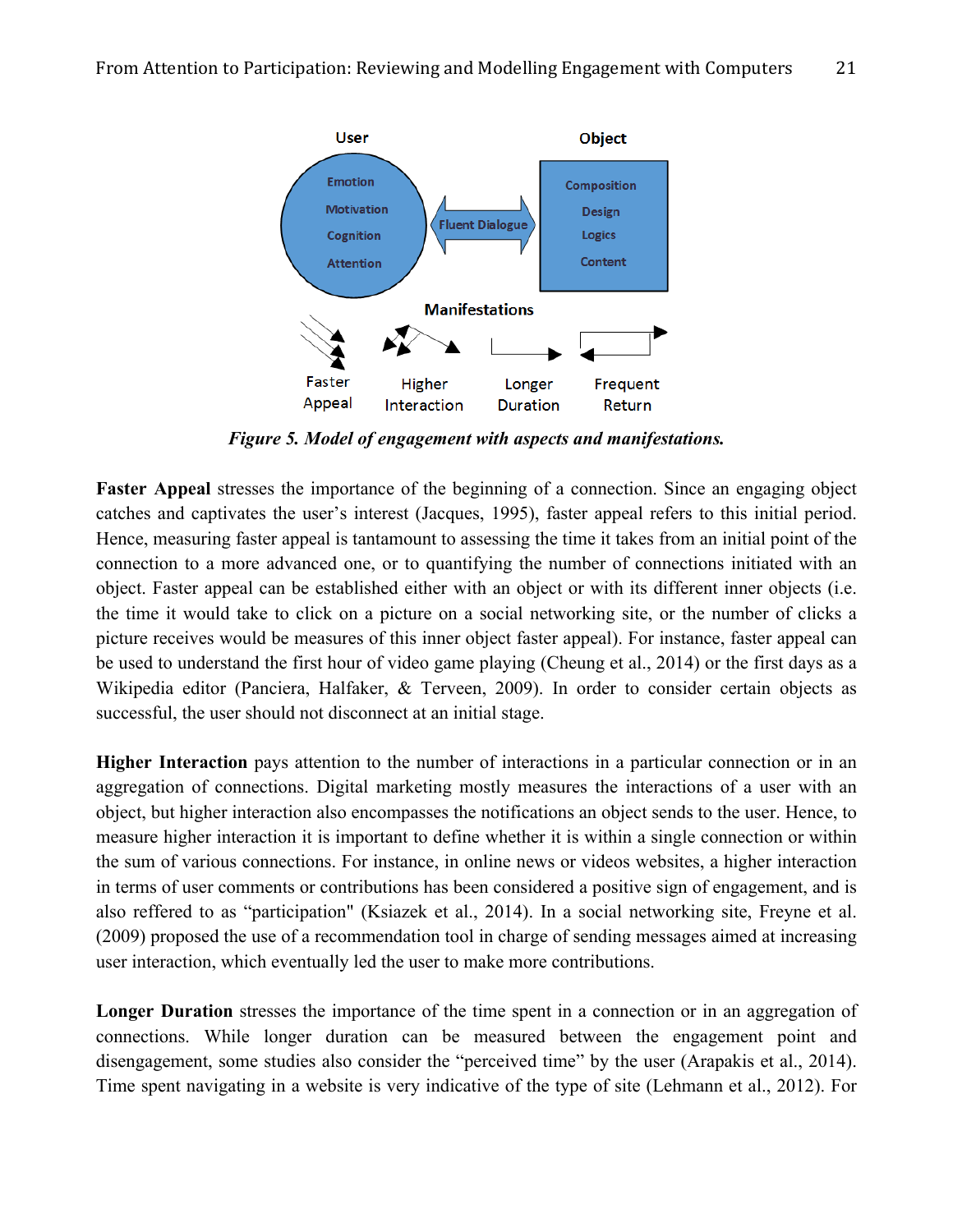instance, in the context of video playing, Dobrian et al. (2011) proved that the video quality had an effect on playtime and such effect was more or less intense depending on the type of video (e.g. sports or a TV show). Configurations such as a lower bitrate or buffering rate decreased viewing time.

**Frequent Return** pays attention to the resumption of previous connections. Some objects may not necessarily be used during a long period of time but be continuously accessed instead. If an object is engaging it will create endurability (Lalmas et al., 2014; O'Brien & Toms, 2008). This facet is usually implemented by metrics which measure the time between sessions as well as the number of times a connection has been resumed. For instance, the intersession time (also known as 'absence time') has been measured in users consulting search websites such as Questions & Answers (Dupret & Lalmas, 2013). In a way, absence time and return rate metrics can perfectly complement the metrics from the facet faster appeal. Depending on the object, these metrics are also referred to as "loyalty", "retention" or "survival" metrics. They are especially important, for instance, in measuring a customer in an e-commerce website, or an editor in Wikipedia.

#### **3. Conclusions and future research**

Research on engagement with computing products sheds light on several topics of key interest in technology use. Since the late 80's, engagement with technology was based on the psychological aspects of the user. Nonetheless, the spread of different Internet applications has shaken the way and the contexts in which people use technology, either to play games, to learn or to buy any product, and consequently require to revise the current models to study engagement. Because a different use of the term, rooted in the Social Sciences, implies a participatory sense which is now indispensable to understand these social and objects.

In order to conciliate these various meanings, this paper proposed a working definition with engagement as the quality which ensures a user-object connection stays active. Hence, an engaged behaviour can be either the user absorbed or participating frenetically, but in both cases, it guarantees the connection remains active. Each connection may manifest itself in a different way (longer or shorter duration, and more or less interaction). These manifestations are measurable and can be explained by studying each part of the connection.

Hence, the proposed engagement model takes the connection as the unit of analysis. This view evolves from a user-centred perspective in studying HCI, which has been dominant first, since usability studies appeared, focusing on the object properties which enable task efficiency, and second, with user experience aiming at explaining the user's range of emotions and needs in relation to a product or a service. As said, the user-centred perspective is useful for designing as it helps in understanding aspects of cognition and needs, but assumes most of theories assume that the object is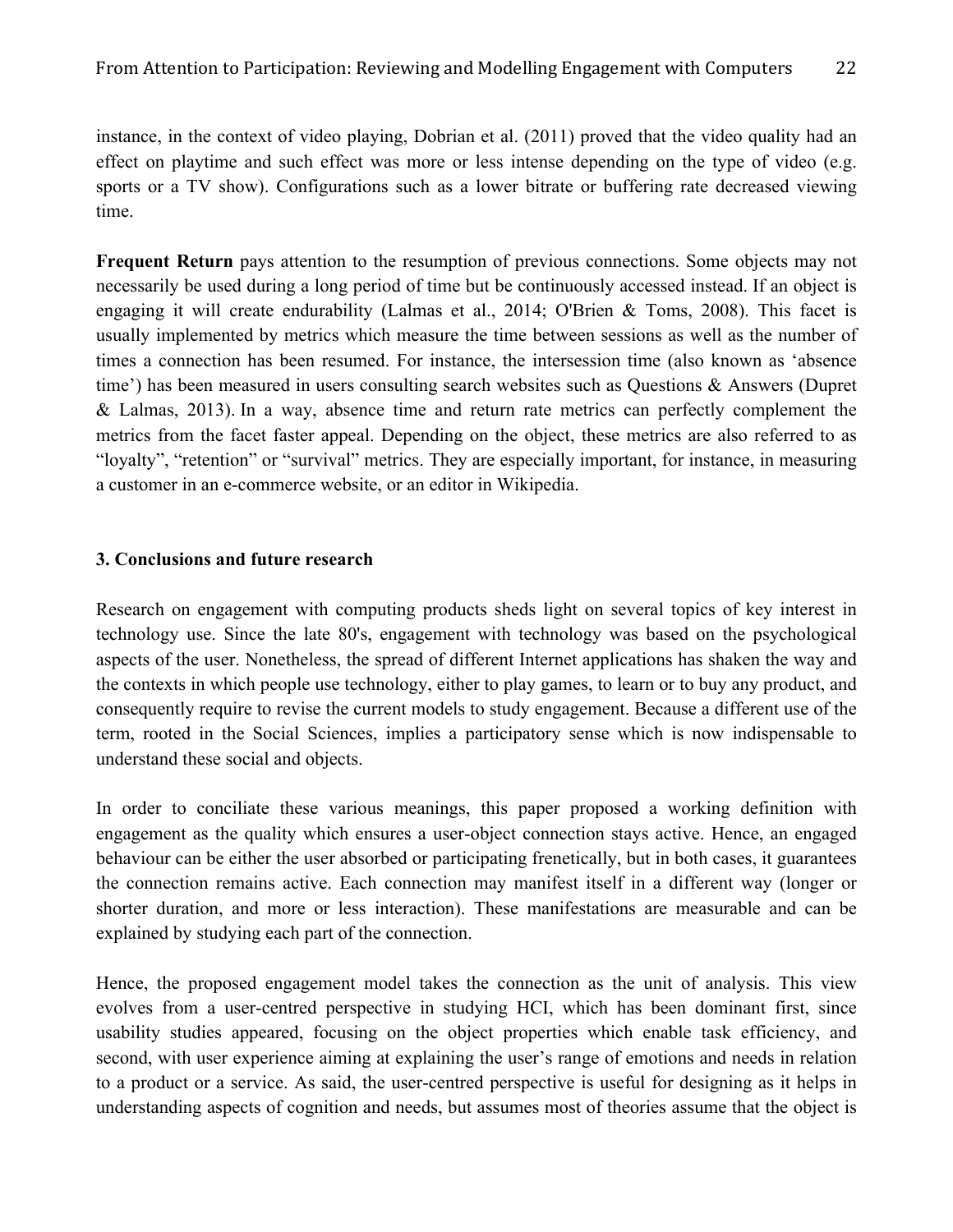passive. This is not what happens nowadays or will happen in the future.

Engagement integrates both perspectives and considers the computing product and the user are intertwined in a connection by and for different reasons. This is because the study of engagement needs to go beyond motivation or a user-centred perspective, since objects present an active reality. I advocate that this paradigm shift will take more relevance when objects become more complex, in terms of design, both in the audio-visuals and the behaviour encoded in advanced Artificial Intelligence algorithms.

I discussed the role of several aspects from the user and from the object and their influence on the connection. In the first, psychological aspects like motivation, emotion and cognition. In the second, design, either by providing rapid feedback, usability, and by anticipating interaction. I explained how the user's attention and its different states proved to be the key factors to understand how focus is related to the type of object in terms of composition and purpose. Depending on the object's composition, purpose and the user's attention, the connection will manifest towards longer time or a higher interaction. All in all, these aspects were unified in a model, along four facets to explore the manifestations of the connection.

For some authors, engagement has been considered a *science* (Attfield et al., 2011), due to the extensive interdisciplinary literature and the increasing complexity of measuring it. The conceptual model presented in this paper is expected to help stimulate research on both direction and impetus. Once a clear definition and model are set, the real challenge lies on measurement. Studying engagement may lead to improve any computing product design, whose use can be tracked and support specific changes in an iterative process. Technological progress is taking place at a great pace, and some exciting avenues for future research into the connections between users and computers lie ahead.

## **Acknowledgements**

I want to thank Mari-Carmen Marcos and David Laniado for their advice. Universitat Pompeu Fabra and research center Eurecat.

## **4. References**

Ahmed, S. M., & Palermo, A.-G. S. (2010). Community engagement in research: frameworks for education and peer review. American Journal of Public Health, 100(8), 1380–1387. http://doi.org/10.2105/AJPH.2009.178137

Ainley, M. (2006). Connecting with learning: Motivation, affect and cognition in interest processes. Educational Psychology Review, 18(4), 391–405. http://doi.org/10.1007/s10648-006-9033-0

Alvarez, M. S., Balaguer, I., Castillo, I., & Duda, J. L. (2009). Coach autonomy support and quality of sport engagement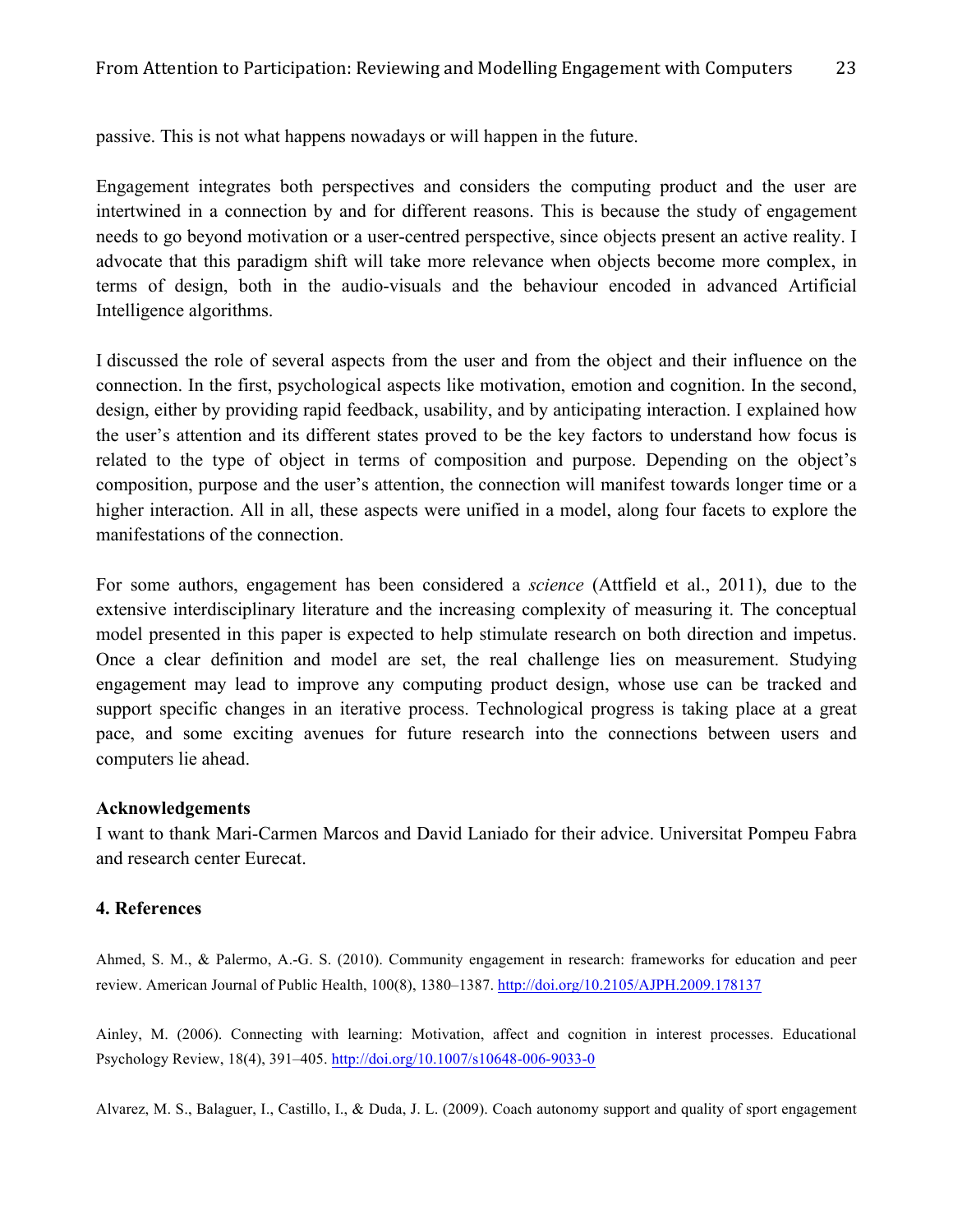in young soccer players. The Spanish Journal of Psychology, 12(1), 138–148.

Anderson, John R. (John Robert) (2015). Cognitive psychology and its implications (Eighth edition). New York Worth Publishers

Appleton, J. J., Christenson, S. L., Kim, D., & Reschly, A. L. (2006). Measuring cognitive and psychological engagement: Validation of the Student Engagement Instrument. Journal of School Psychology, 44(5), 427–445. http://doi.org/10.1016/j.jsp.2006.04.002

Arapakis, I., Lalmas, M., Cambazoglu, B. B., Marcos, M.-C., & Jose, J. M. (2014). User engagement in online News: Under the scope of sentiment, interest, affect, and gaze. Journal of the Association for Information Science and Technology, 65(10), 1988–2005. http://doi.org/10.1002/asi.23096

Attfield, S., Kazai, G., & Lalmas, M. (2011). Towards a science of user engagement (position paper). WSDM Workshop on User Modelling for Web Applications.

Ball, W. J. (2005). From Community Engagement to Political Engagement. Political Science and Politics, 38(2), 287– 291. http://doi.org/10.2307/30044291?ref=no-x-route:d6e7a45cf5872889133ebb1ba86b0b46

Banhawi, F., Ali, N. M., & Judi, H. M. (2012). User engagement attributes and levels in facebook. Journal of Theoretical and Applied Information, 41(1), 11–19.

Benbunan-Fich, R., Adler, R. F., & Mavlanova, T. (2011). Measuring multitasking behavior with activity-based metrics. ACM Transactions on Computer-Human Interaction, 18(2), 1–22. http://doi.org/10.1145/1970378.1970381

Bouvier, P., Lavoue, E., & Sehaba, K. (2015). Defining Engagement and Characterizing Engaged-Behaviors in Digital Gaming. Simulation & Gaming, 45(4-5), 491–507. http://doi.org/10.1177/1046878114553571

Boyle, E. A., Connolly, T. M., Hainey, T., & Boyle, J. M. (2012). Engagement in digital entertainment games: A systematic review. Computers in Human Behavior, 28(3), 771–780. http://doi.org/10.1016/j.chb.2011.11.020

Brodie, R. J., Hollebeek, L. D., Juric, B., & Ilic, A. (2011). Customer Engagement: Conceptual Domain, Fundamental Propositions, and Implications for Research. Journal of Service Research, 14(3), 252–271. http://doi.org/10.1177/1094670511411703

Brown, E., & Cairns, P. A. (2004). A grounded investigation of game immersion. CHI Extended Abstracts, 1297–1300. http://doi.org/10.1145/985921.986048

Chapman, P., Selvarajah, S., & Webster, J. (1999, January). Engagement in multimedia training systems. In Systems Sciences, 1999. HICSS-32. Proceedings of the 32nd Annual Hawaii International Conference on (pp. 9-pp). IEEE.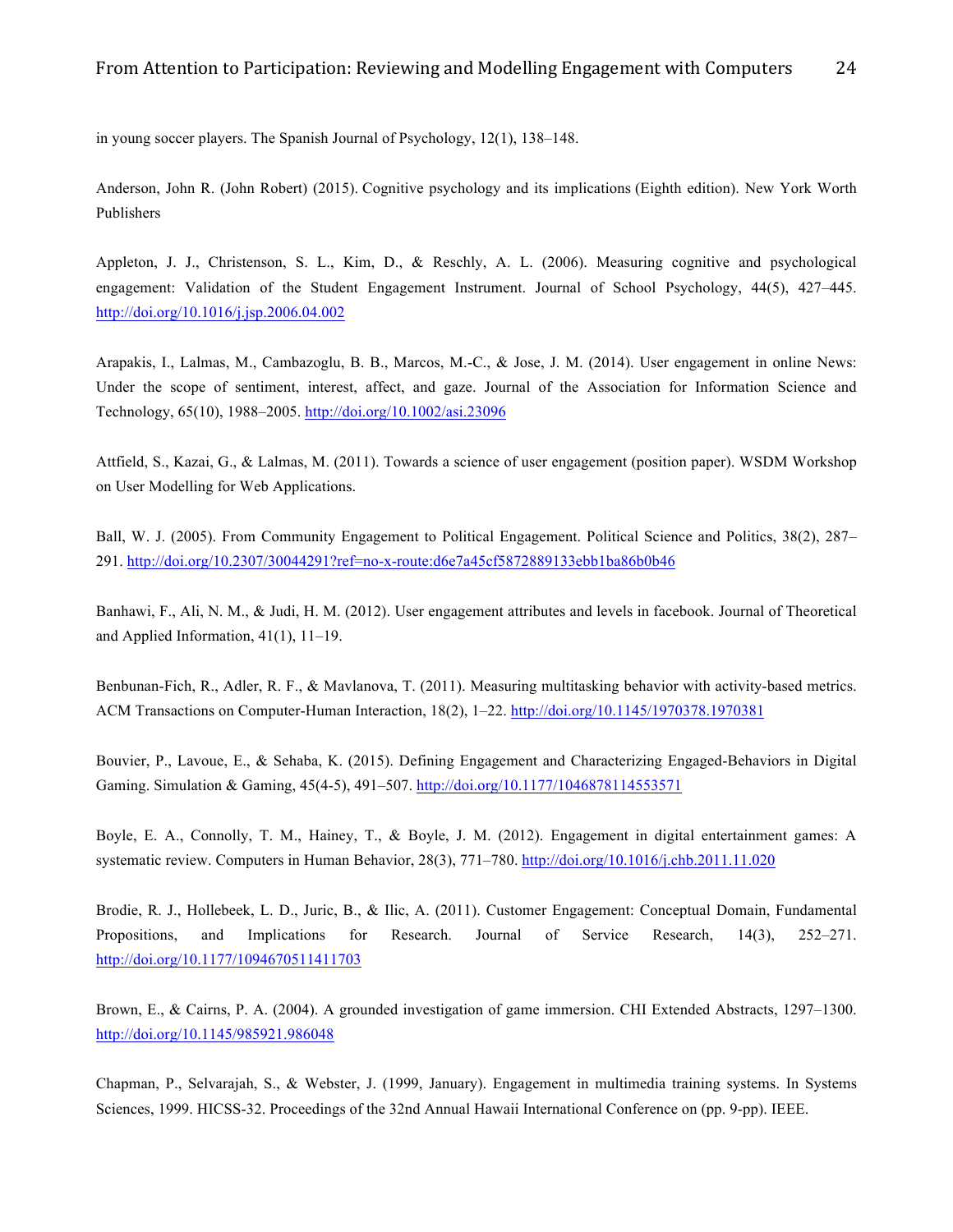Cheung, G. K., Zimmermann, T., & Nagappan, N. (2014, October). The first hour experience: how the initial play can engage (or lose) new players. In *Proceedings of the first ACM SIGCHI annual symposium on Computer-human interaction in play* (pp. 57-66). ACM. http://doi.org/10.1145/2658537.2658540

Chung, J., & Tan, F. B. (2004). Antecedents of perceived playfulness: an exploratory study on user acceptance of general information-searching websites. Information & Management, 41(7), 869–881. http://doi.org/10.1016/j.im.2003.08.016

de Vreede, T., Nguyen, C., de Vreede, G. J., Boughzala, I., Oh, O., & Reiter-Palmon, R. (2013). A Theoretical Model of User Engagement in Crowdsourcing. In *Collaboration and Technology* (pp. 94-109). Springer Berlin Heidelberg. http://doi.org/10.1007/978-3-642-41347-6\_8

Dobrian, F., Sekar, V., Awan, A., Stoica, I., Joseph, D., Ganjam, A., ... & Zhang, H. (2011). Understanding the impact of video quality on user engagement. *ACM SIGCOMM Computer Communication Review*, *41*(4), 362- 373. http://doi.org/10.1145/2018436.2018478

Dictionary.com. engage. (n.d.). Retrieved November 18, 2015, from Dictionary.com website: http://dictionary.reference.com/browse/engage

Dupret, G., & Lalmas, M. (2013, February). Absence time and user engagement: evaluating ranking functions. In *Proceedings of the sixth ACM international conference on Web search and data mining* (pp. 173-182). ACM. http://doi.org/10.1145/2433396.2433418

Fogg, B. J. (2003). Persuasive Technology. Morgan Kaufmann. http://doi.org/10.1145/286498.286852

Forlizzi, J., & Battarbee, K. (2004, August). Understanding experience in interactive systems. In *Proceedings of the 5th conference on Designing interactive systems: processes, practices, methods, and techniques* (pp. 261-268). ACM. http://doi.org/10.1145/1013115.1013152

Freyne, J., Jacovi, M., Guy, I., & Geyer, W. (2009). Increasing engagement through early recommender intervention. In Proceedings of the 3rd ACM conference on Recommender systems, (pp. 85–92). ACM http://doi.org/10.1145/1639714.1639730

Giang, W. C. W., Hoekstra-Atwood, L., & Donmez, B. (2014). Driver Engagement in Notifications A Comparison of Visual-Manual Interaction between Smartwatches and Smartphones. Proceedings of the Human Factors and Ergonomics Society Annual Meeting, 58(1), 1–5. http://doi.org/10.1177/1541931214581454Copyright

Halfaker, A., Geiger, R. S., Morgan, J., & Riedl, J. (2013). The Rise and Decline of an Open Collaboration Community: How Wikipedia's reaction to sudden popularity is causing its decline. American Behavioral Scientist, 57(5), 664–688. http://doi.org/10.1177/0002764212469365.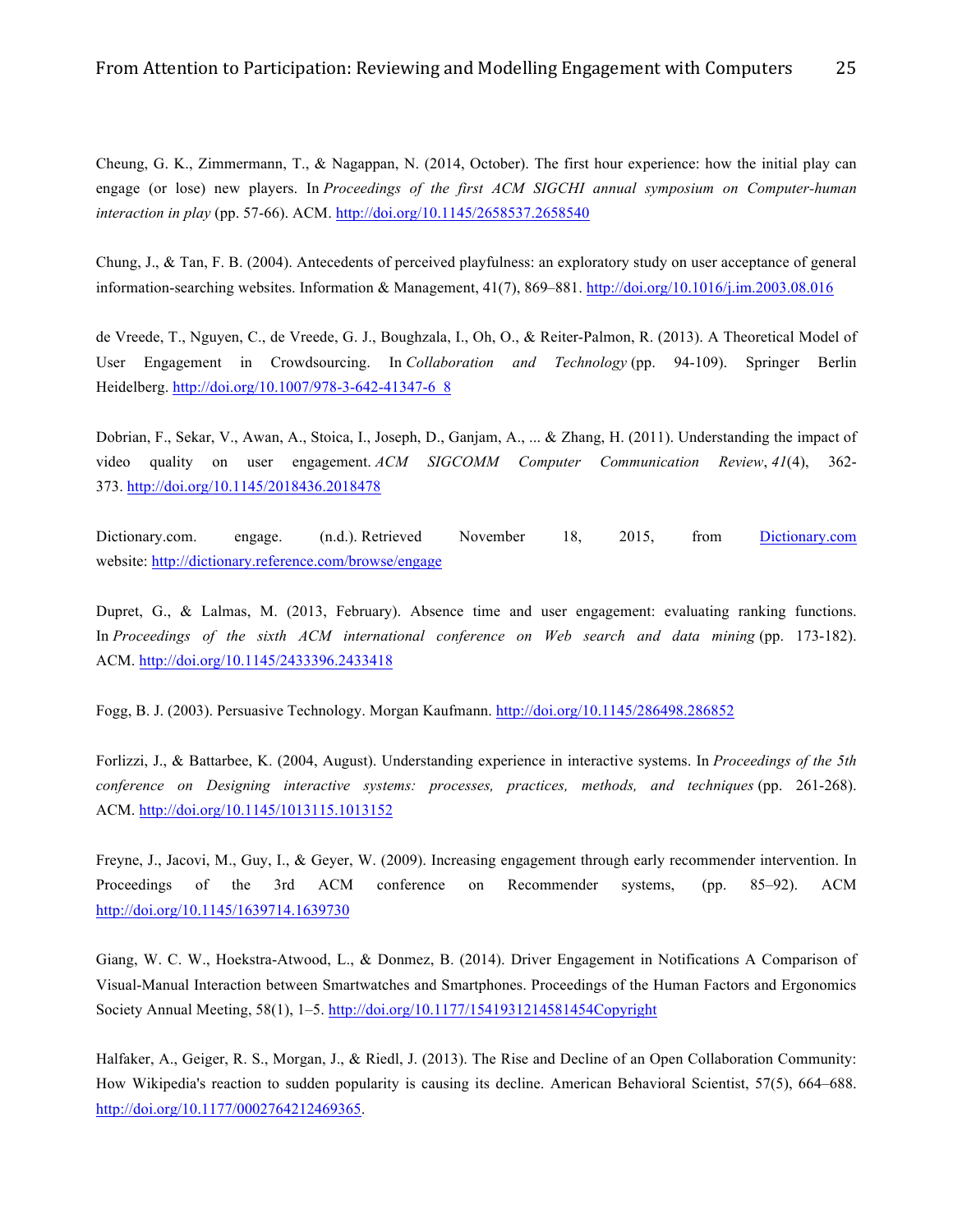Hassenzahl, M., & Tractinsky, N. (2006). User experience - a research agenda. Behaviour & Information Technology, 25(2), 91–97. http://doi.org/10.1080/01449290500330331

Hwang, M. I., & Thorn, R. G. (1998). The effect of user engagement on system success: A meta-analytical integration of research findings. Information & Management, 35(4), 229–236. http://doi.org/10.1016/S0378-7206(98)00092-5

Jacques, R. (1995). Engagement as a Design Concept for Multimedia. Canadian Journal of Educational Communication, 24(1), 49–59.

Kappelman, L., & McLean, E. R. (1994, January). User engagement in the development, implementation, and use of information technologies. In *System Sciences, 1994. Proceedings of the Twenty-Seventh Hawaii International Conference on* (Vol. 4, pp. 512-521). IEEE.

Karat, C. M., Karat, J., Vergo, J., & Pinhanez, C. (2002). That's entertainment! Designing streaming, multimedia web experiences. International Journal of Human-Computer Interaction, 14(3-4), 369–384. http://doi.org/10.1080/10447318.2002.9669125

Klein, L. (2015). Design for Voice Interfaces. (O. Media, Ed.) (pp. 1–36).

Ksiazek, T. B., Peer, L., & Lessard, K. (2014). User engagement with online news: Conceptualizing interactivity and exploring the relationship between online news videos and user comments. New Media & Society, 1–19. http://doi.org/10.1177/1461444814545073

Lalmas, M., O'Brien, H., & Yom-Tov, E. (2014). Measuring user engagement. *Synthesis Lectures on Information Concepts, Retrieval, and Services*, *6*(4), 1-132. Morgan & Claypool Publishers.

Lamme, V. (2003). Why visual attention and awareness are different. Trends in Cognitive Sciences, 7(1), 12–18. http://doi.org/10.1016/S1364-6613(02)00013-X

Laurel, B. (1991). Computers as theatre. (A.-W. P. Company, Ed.). New York.

Lavie, T., & Tractinsky, N. (2004). Assessing dimensions of perceived visual aesthetics of web sites. Journal of Human Computer Studies, 60(3), 269–298. http://doi.org/10.1016/j.ijhcs.2003.09.002

Lehmann, J., Lalmas, M., Dupret, G., & Baeza-Yates, R. (2013). Online multitasking and user engagement. In Proceedings of the 22nd ACM international conference on Information & Knowledge Management (pp. 519–528). ACM. http://doi.org/10.1145/2505515.2505543

Lehmann, J., Lalmas, M., Yom-Tov, E., & Dupret, G. (2012). Models of user engagement. In Proceedings of the 20th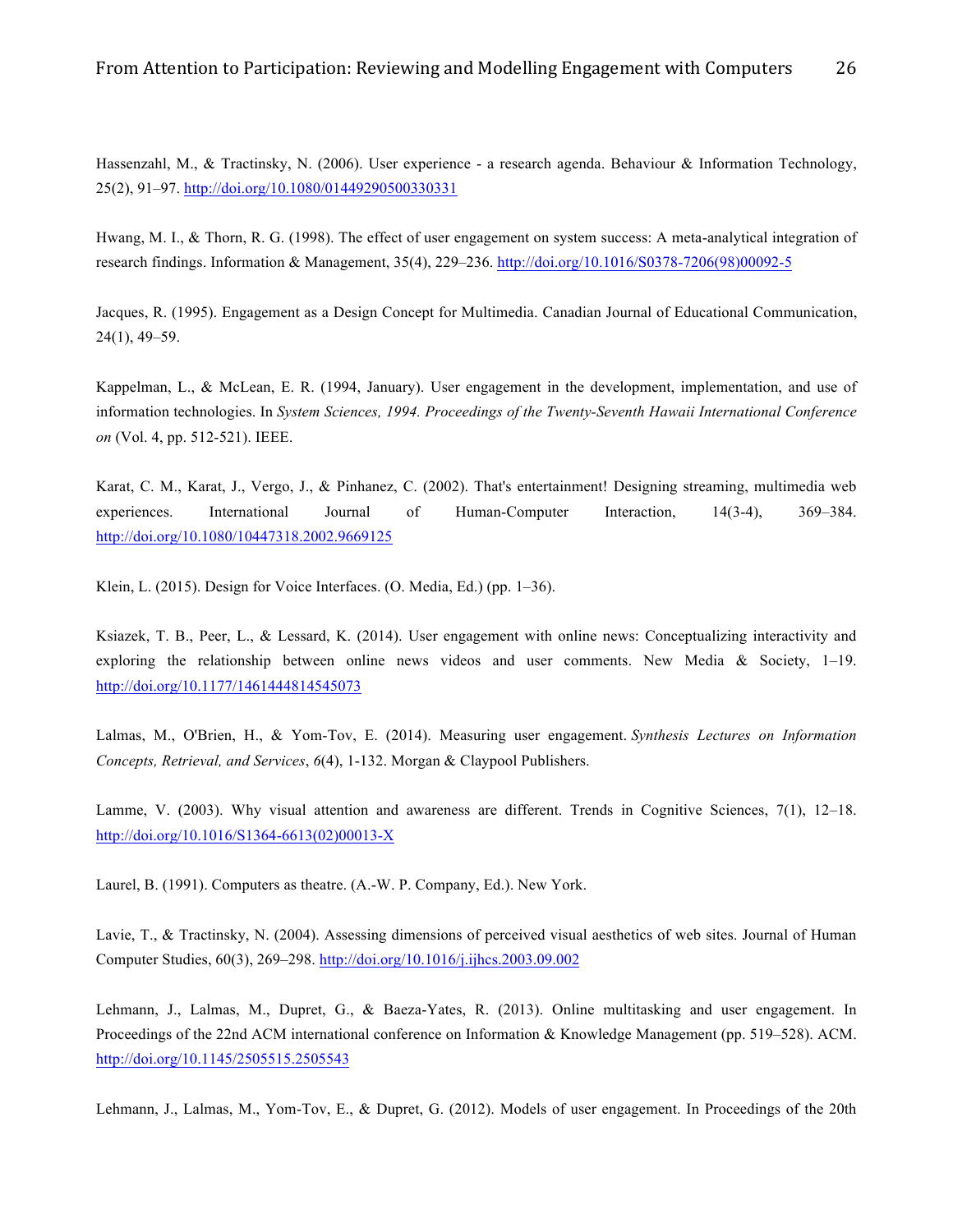international conference on User Modeling, Adaptation, and Personalization (pp. 164–175). Springer-Verlag. http://doi.org/10.1007/978-3-642-31454-4\_14

Lindgaard, G., Fernandes, G., Dudek, C., & Brown, J. (2006). Attention web designers: You have 50 milliseconds to make a good first impression! Behaviour & Information Technology, 25(2), 115–126. http://doi.org/10.1080/01449290500330448

Mark, G., Iqbal, S., Czerwinski, M., & Johns, P. (2015, February). Focused, Aroused, but so Distractible: Temporal Perspectives on Multitasking and Communications. In *Proceedings of the 18th ACM Conference on Computer Supported Cooperative Work & Social Computing* (pp. 903-916). ACM. http://doi.org/10.1145/2675133.2675221

Marsh, T., & Nardi, B. A. (2014). Spheres and Lenses: Activity-Based Scenario / Narrative Approach for Design and Evaluation of Entertainment through Engagement. Icec, 8770 (Chapter 6), 42–51. http://doi.org/10.1007/978-3-662- 45212-7\_6

Mauri, M., Cipresso, P., Balgera, A., Villamira, M., & Riva, G. (2011). Why Is Facebook So Successful? Psychophysiological Measures Describe a Core Flow State While Using Facebook.Cyberpsychology, Behavior, and Social Networking, 14(12), 723–731. http://doi.org/10.1089/cyber.2010.0377

McCay-Peet, L., Lalmas, M., & Navalpakkam, V. (2012, May). On saliency, affect and focused attention. In *Proceedings of the SIGCHI Conference on Human Factors in Computing Systems* (pp. 541-550). ACM. http://doi.org/10.1145/2207676.2207751

McWilliams, W. (2013). Brand Engagement. WMC Public Relations Pty Limited.

Nakamura, J., & Csikszentmihalyi, M. (2009). Flow theory and research. *Handbook of positive psychology*, 195- 206. Oxford University Press. http://doi.org/10.1093/oxfordhb/9780195187243.013.0018

Nielsen, J. (1995, January). 10 usability heuristics for user interface design. Nielsen Norman Group. Retrieved from: http://www.nngroup.com/articles/ten-usability-heuristics/

Norris, S. (2004). *Analyzing multimodal interaction: A methodological framework*. Routledge.

O'Brien, H. L. (2011). Exploring user engagement in online news interactions. *Proceedings of the American Society for Information Science and Technology*, *48*(1), 1-10.

O'Brien, H. L., & Toms, E. G. (2008). What is user engagement? A conceptual framework for defining user engagement with technology. Journal of the American Society for Information Science and Technology, 59(6), 938–955. http://doi.org/10.1002/asi.20801